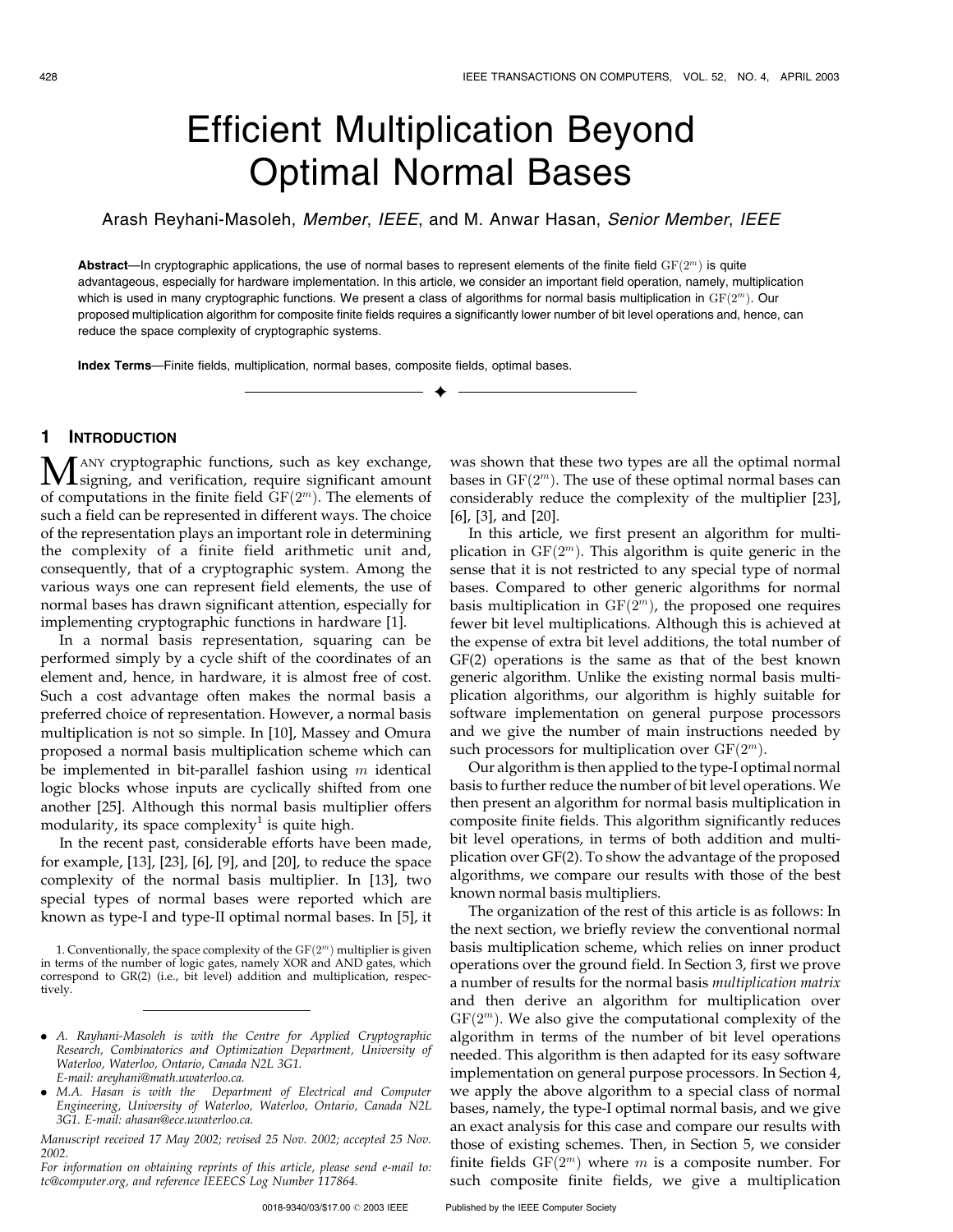algorithm, its complexity, and comparison results. Finally, we make a few concluding remarks in Section 6.

# 2 PRELIMINARIES

# 2.1 Normal Basis Representation

It is well-known that there exists a normal basis (NB) in the field  $GF(2^m)$  over  $GF(2)$  for all positive integers *m*. By finding an element  $\beta \in GF(2^m)$  such that  $\{\beta, \beta^2, \cdots, \beta^{2^{m-1}}\}$  is a basis of  $GF(2^m)$  over  $GF(2)$ , any element  $A \in GF(2^m)$  can be represented as

$$
A = \sum_{j=0}^{m-1} a_j \beta^{2^j} = a_0 \beta + a_1 \beta^2 + \dots + a_{m-1} \beta^{2^{m-1}}, \qquad (1)
$$

where  $a_i \in GF(2)$ ,  $0 \le j \le m - 1$ , is the *j*th coordinate of A. In short, this normal basis representation of A will be written as  $A = (a_0, a_1, \dots, a_{m-1})$ . In vector notation, (1) will be written as

$$
A = \underline{a} \cdot \underline{\beta}^T = \underline{\beta} \cdot \underline{a}^T,\tag{2}
$$

where  $\underline{a} = [a_0, a_1, \cdots, a_{m-1}], \; \beta = [\beta, \beta^2, \cdots, \beta^{2^{m-1}}]$ , and T denotes vector transposition.

The main advantage of the NB representation is that an element A can be easily squared by a cyclic shift of its coordinates since

$$
A^{2} = (a_{m-1}, a_{0}, \cdots, a_{m-2})
$$
  
=  $a_{m-1}\beta + a_{0}\beta^{2} + \cdots + a_{m-2}\beta^{2^{m-1}}.$  (3)

#### 2.2 Normal Basis Multiplication

Let A and B be any two elements of  $GF(2^m)$  and be represented with respect to (w.r.t.) the NB as  $A = \sum_{m=1}^{m} a^{2i}$  and  $B = \sum_{m=1}^{m-1} b^{(2i)}$  reconstructively Let C denote  $\sum_{i=0}^{m-1} a_i \beta^{2^i}$  and  $B = \sum_{j=0}^{m-1} b_j \beta^{2^j}$ , respectively. Let C denote their product, i.e.,

$$
C = A \cdot B = (\underline{a} \cdot \beta^T) \cdot (\beta \cdot \underline{b}^T) = \underline{a} \cdot \mathbf{M} \cdot \underline{b}^T,\tag{4}
$$

where the multiplication matrix M is defined by

$$
\mathbf{M} = \underline{\beta}^{T} \cdot \underline{\beta} = \begin{bmatrix} \beta^{2^{i}+2^{j}} \end{bmatrix}
$$
  
= 
$$
\begin{bmatrix} \beta^{2^{0}+2^{0}} & \beta^{2^{0}+2^{1}} & \cdots & \beta^{2^{0}+2^{m-1}} \\ \beta^{2^{1}+2^{0}} & \beta^{2^{1}+2^{1}} & \cdots & \beta^{2^{1}+2^{m-1}} \\ \vdots & \vdots & \ddots & \vdots \\ \beta^{2^{m-1}+2^{0}} & \beta^{2^{m-1}+2^{1}} & \cdots & \beta^{2^{m-1}+2^{m-1}} \end{bmatrix}.
$$
 (5)

All entries of M belong to  $GF(2<sup>m</sup>)$  and if they are written w.r.t. the NB, then the following is obtained

$$
\mathbf{M} = \mathbf{M}_0 \boldsymbol{\beta} + \mathbf{M}_1 \boldsymbol{\beta}^2 + \dots + \mathbf{M}_{m-1} \boldsymbol{\beta}^{2^{m-1}},
$$
 (6)

where  $M_i$ s are  $m \times m$  matrices whose entries belong to  $GF(2)$ . Substituting (6) into (4), the coordinates of C are found as follows:

$$
c_i = \underline{a} \cdot \mathbf{M}_i \cdot \underline{b}^T \quad 0 \le i \le m - 1
$$
  
= 
$$
\underline{a}^{(i)} \cdot \mathbf{M}_0 \cdot \underline{b}^{(i)^T} \quad 0 \le i \le m - 1,
$$
 (7)

where  $\underline{a}^{(i)}$  is the *i*-fold left cyclic shift of <u>a</u> and the same is for  $\underline{b}^{(i)^{T}}$  [6].

**Example 1.** Consider the finite field  $GF(2^5)$  generated by the irreducible polynomial  $F(z) = z^5 + z^2 + 1$  and let  $\alpha$ be its root, i.e.,  $F(\alpha) = 0$ . We choose  $\beta = \alpha^3$ , then  $\{\beta, \beta^2, \beta^4, \beta^8, \beta^{16}\}\$  is a normal basis. Then, using Table 1 in [13], we have

$$
\mathbf{M}_0 = \begin{bmatrix} 0 & 0 & 1 & 1 & 1 \\ 0 & 0 & 0 & 1 & 1 \\ 1 & 0 & 0 & 1 & 0 \\ 1 & 1 & 1 & 0 & 1 \\ 1 & 1 & 0 & 1 & 1 \end{bmatrix}.
$$

Let A and B be two elements in  $GF(2^5)$ , whose representations w.r.t. the normal basis are

$$
A=(a_0,\,a_1,\,\cdots,\,a_4)=\sum_{i=0}^4a_i\beta^{2^i}
$$

and

$$
B=(b_0,\, b_1,\, \cdots,\, b_4)=\sum_{i=0}^4 b_i \beta^{2^i}.
$$

Thus, using  $(7)$ , the coordinates of C are computed as

$$
c_i = a_{-i}(b_{2-i} + b_{3-i} + b_{4-i}) + a_{1-i}(b_{3-i} + b_{4-i})
$$
  
+  $a_{2-i}(b_{-i} + b_{3-i}) + a_{3-i}(b_{-i} + b_{1-i} + b_{2-i} + b_{4-i})$   
+  $a_{4-i}(b_{-i} + b_{1-i} + b_{3-i} + b_{4-i}), 0 \le i \le 4,$ 

where subtractions in subscripts are performed modulo 5.

**Definition 1.** The numbers of 1s in all  $M_i$ s are equal. Let us define this number by

$$
C_N = H(\mathbf{M}_i), \ \ 0 \le i \le m - 1,\tag{8}
$$

which is known as the complexity of the NB [13]. In (8),  $H(\mathbf{M}_i)$  refers to the Hamming weight, i.e., the number of 1s, in  $M_i$ .

# **3 A NEW MULTIPLICATION SCHEME**

#### 3.1 Multiplication Matrix Revisited

In (5), the multiplication matrix M is symmetric, i.e.,  $M =$  $M<sup>T</sup>$  and its diagonal entries are the elements of the NB. Denoting M as  $[\mu_{i,j}]_{i,j=0}^{m-1}$ , where  $\mu_{i,j}=\mu_{j,i}=\beta^{2^i+2^j}$ , it is easy to see that

$$
\mu_{i,j} = \mu_{i-1,j-1}^2, \ \ 0 < i, j \le m-1.
$$

Thus, given the  $m$  entries of the 0th row of M, the generation of all its other entries (except the leftmost entries) require at most some squaring operations, which are, however, essentially free of cost in a normal basis representation. Now, if we let

$$
\delta_j = \beta^{1+2^j} \qquad j = 0, 1, \cdots, v,
$$
 (9)

where  $v = \lfloor \frac{m}{2} \rfloor$ , then the entries of M can be conveniently obtained from  $\delta_i$ s, as stated in the following lemma.

**Lemma 1.** For the multiplication matrix  $\mathbf{M} = [\mu_{i,j}]_{i,j=0}^{m-1}$ , the following holds: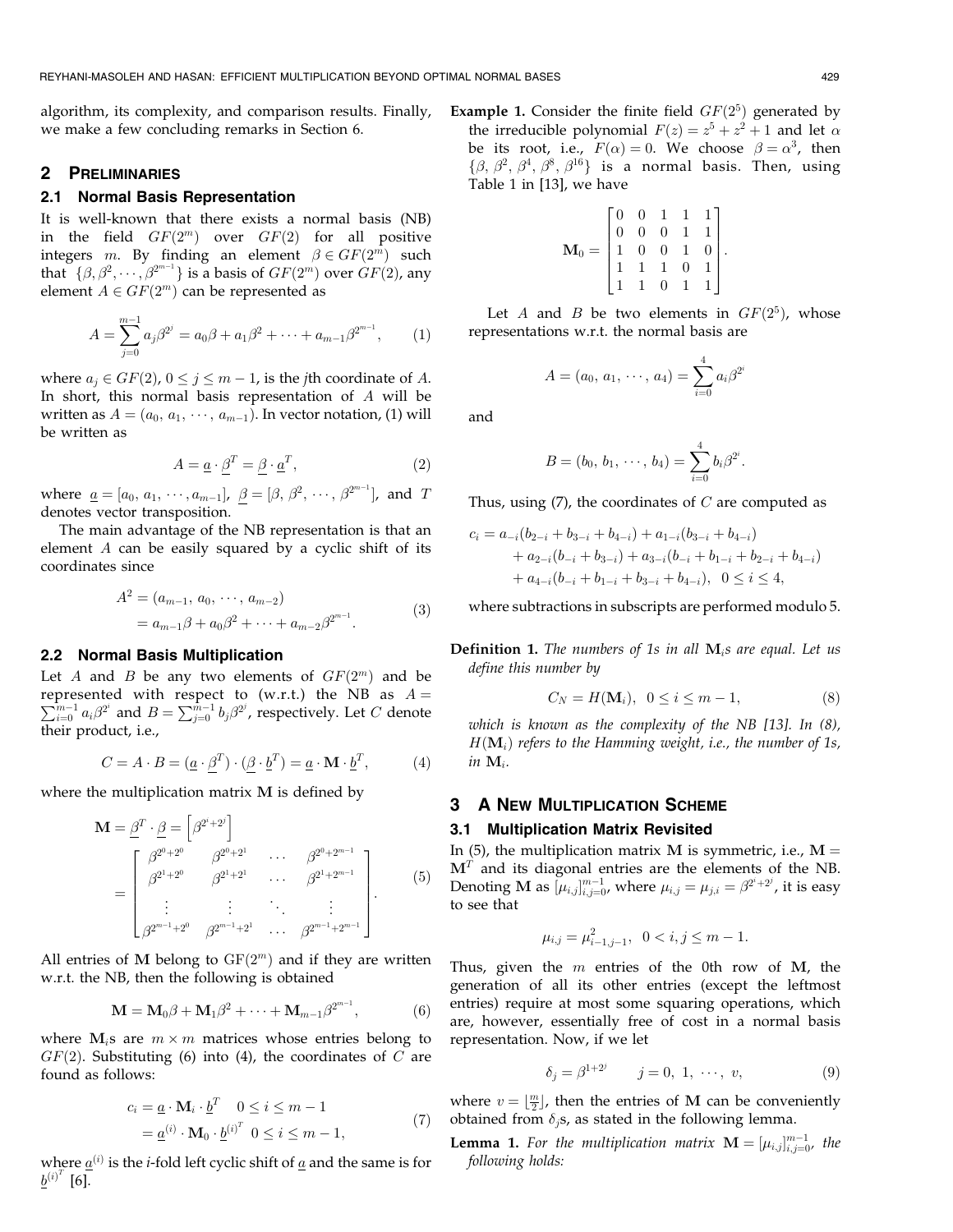$$
\mu_{i,j} = \mu_{j,i} = \begin{cases} \delta_{j-i}^{2^i}, & 0 < j - i \le v, \\ \delta_{m+i-j}^{2^j}, & v < j - i \le m - 1. \end{cases}
$$
 (10)

**Proof.** Since M is symmetric,  $\mu_{i,j} = \mu_{j,i}$ . For  $0 < i < j \le v$ ,

$$
\mu_{i,j} = \beta^{2^i + 2^j} = \left(\beta^{1 + 2^{j-i}}\right)^{2^i} = \delta_{j-i}^{2^i}.
$$

Now, for  $v < i < j \le m - 1$ , we have  $j - i > v$ . Thus,  $m - j$ 

 $(j - i) \leq v$  and the following holds:

$$
\mu_{i,j} = \beta^{2^i + 2^j} = \left(\beta^{2^{m+i-j}+1}\right)^{2^j} = \delta_{m+i-j}^{2^j}.
$$

Noting that

$$
\delta_{m-1-v} = \begin{cases} \delta_v & \text{for } m \text{ odd,} \\ \delta_{v-1} & \text{for } m \text{ even,} \end{cases}
$$
 (11)

and

$$
\delta_v \equiv \delta_v^{2^v} \quad \text{for } m \text{ even}, \tag{12}
$$

the multiplication matrix can be written as

$$
\mathbf{M} = \n\begin{bmatrix}\n\delta_0 & \delta_1 & \cdots & \delta_v & \delta_{m-1-v}^{2^{v+1}} & \delta_{m-2-v}^{2^{v+2}} & \cdots & \delta_1^{2^{m-1}} \\
\delta_1 & \delta_0^2 & \cdots & \delta_{v-1}^2 & \delta_v^2 & \delta_{m-1-v}^{2^{v+2}} & \cdots & \delta_2^{2^{m-1}} \\
\vdots & \vdots & \cdots & \vdots & \vdots & \vdots & \cdots & \vdots \\
\delta_v & \delta_{m-1-v}^{2^{v+1}} & \cdots & \delta_0^{2^v} & \delta_1^{2^v} & \delta_2^{2^v} & \cdots & \delta_{m-1-v}^{2^v} \\
\delta_{m-1-v}^{2^{v+1}} & \delta_v^2 & \cdots & \delta_1^{2^v} & \delta_0^{2^{v+1}} & \delta_1^{2^{v+1}} & \cdots & \delta_{m-2-v}^{2^{v+1}} \\
\delta_{m-2-v}^{2^{v+2}} & \delta_{m-1-v}^{2^{v+2}} & \cdots & \delta_2^{2^v} & \delta_1^{2^{v+1}} & \delta_0^{2^{v+2}} & \cdots & \delta_2^{2^{v+2}} \\
\vdots & \vdots & \cdots & \vdots & \vdots & \vdots & \cdots & \vdots \\
\delta_1^{2^{m-1}} & \delta_2^{2^{m-1}} & \cdots & \delta_{m-1-v}^{2^v} & \delta_{m-2-v}^{2^{v+1}} & \delta_{m-3-v}^{2^{v+2}} & \cdots & \delta_0^{2^{m-1}}\n\end{bmatrix}.
$$
\n(13)

Now, we write  $M$  as a sum of  $m$  matrices as follows:

$$
\mathbf{M} = \mathbf{M}^{(0)} + \mathbf{M}^{(1)} + \dots + \mathbf{M}^{(m-1)} \tag{14}
$$

such that the nonzero entries of  $\mathbf{M}^{(l)}$ ,  $0 \le l \le m - 1$ , belong

to  $\{\delta_0^{2^l}, \ \delta_1^{2^l}, \ \cdots, \delta_v^{2^l}\}.$  As an example, for  $m=5$ , the

representation of M given in (14) is as follows:

430 IEEE TRANSACTIONS ON COMPUTERS, VOL. 52, NO. 4, APRIL 2003

$$
\mathbf{M} = \begin{bmatrix} \delta_0 & \delta_1 & \delta_2 & 0 & 0 \\ \delta_1 & 0 & 0 & 0 & 0 \\ \delta_2 & 0 & 0 & 0 & 0 \\ 0 & 0 & 0 & 0 & 0 \\ 0 & 0 & 0 & 0 & 0 \\ \end{bmatrix} + \begin{bmatrix} 0 & 0 & 0 & 0 & 0 \\ 0 & \delta_0^2 & \delta_1^2 & \delta_2^2 & 0 \\ 0 & \delta_2^2 & 0 & 0 & 0 \\ 0 & 0 & 0 & 0 & 0 \\ 0 & 0 & 0 & 0 & 0 \\ \end{bmatrix}
$$

$$
+ \begin{bmatrix} 0 & 0 & 0 & 0 & 0 \\ 0 & 0 & 0 & 0 & 0 \\ 0 & 0 & \delta_0^2 & \delta_1^2 & \delta_2^2 \\ 0 & 0 & \delta_1^2 & 0 & 0 \\ 0 & 0 & \delta_2^2 & 0 & 0 \\ 0 & 0 & \delta_2^2 & 0 & 0 \\ \end{bmatrix} + \begin{bmatrix} 0 & 0 & 0 & \delta_2^2 & 0 \\ 0 & 0 & 0 & 0 & 0 \\ 0 & 0 & 0 & 0 & 0 \\ \delta_2^3 & 0 & 0 & \delta_0^2 & \delta_1^2 \\ 0 & 0 & 0 & \delta_1^2 & 0 \\ 0 & 0 & 0 & \delta_1^2 & 0 \\ \end{bmatrix} + \begin{bmatrix} 0 & 0 & 0 & 0 & \delta_1^2 \\ \delta_2^3 & 0 & 0 & \delta_0^2 & \delta_1^2 \\ \delta_2^4 & 0 & 0 & \delta_1^2 & 0 \\ 0 & 0 & 0 & 0 & \delta_1^2 & 0 \\ 0 & 0 & 0 & 0 & 0 \\ \delta_2^4 & \delta_2^4 & 0 & 0 & \delta_0^2 & 0 \end{bmatrix}.
$$

From the structure of M given in (13), it is clear that these nonzero entries of  $M^{(l)}$  exist only along its row l and column *l*. Since  $\mathbf{M} = \mathbf{M}^T$ , we have  $\mathbf{M}^{(l)} = (\mathbf{M}^{(l)})^T$  and, hence, the *l*th column of  $M^{(l)}$  is the transpose of its *l*th row. The latter can be obtained by using  $(12)$  and  $(13)$ , and, for m odd, it is given by

$$
\mu_{l,*}^{(l)} = \n\left\{\n\begin{array}{ll}\n[0, 0, \cdots, 0, \delta_0^{2^l}, \delta_1^{2^l}, \cdots, \delta_v^{2^l}, & \\
\frac{0, 0, \cdots, 0}{n-l-v-1} & \text{zeros} & 0 \le l \le v, \\
\frac{0, 0, \cdots, 0}{m-l-v-1} & \text{zeros} & \\
\frac{\delta_0^{2^l}}{\delta_{m-l}^2}, \delta_{m-l+1}^{2^l}, \cdots, \delta_v^{2^l}, \underbrace{0, 0, \cdots, 0}_{m-v-1} & \\
\frac{\delta_0^{2^l}}{\delta_0^{2^l}}, \delta_1^{2^l}, \cdots, \delta_{m-l-1}^{2^l}\n\end{array}\n\right\},\n\tag{15}
$$

and for m even

 $\Box$ 

$$
\mu_{l,*}^{(l)} = \n\begin{cases}\n\underbrace{[0, 0, \cdots, 0}_{l \text{ zeros}}, \delta_0^{2^l}, \delta_1^{2^l}, \cdots, \delta_v^{2^l}, & 0 \le l \le v-1, \\
\underbrace{0, 0, \cdots, 0}_{m-l-v-1 \text{ zeros}}, & 0 \le l \le v-1, \\
\underbrace{[0, 0, \cdots, 0}_{m-v \text{ zeros}}, \delta_0^{2^l}, \delta_1^{2^l}, \cdots, \delta_{v-1}^{2^l}], & l = v, \\
[\delta_{m-l}^{2^l}, \delta_{m-l+1}^{2^l}, \cdots, \delta_{v-1}^{2^l}, & \vdots & \vdots \\
\underbrace{0, 0, \cdots, 0}_{m-v \text{ zeros}}, \delta_0^{2^l}, \delta_1^{2^l}, \cdots, \delta_{m-l-1}^{2^l}\n\end{cases}, \quad v+1 \le l \le m-1.
$$

Thus, the following lemma holds.

**Lemma 2.** For  $0 \le i, l \le m - 1$ , let us denote the number of nonzero entries of the ith row and the ith column of  $\mathbf{M}^{(l)}$  as  $H(\mu_{i,*}^{(l)})$  and  $H(\mu_{*,i}^{(l)}),$  respectively. If  $i\neq l,$  then  $H(\mu_{i, *}^{(l)}) = H(\mu_{*,i}^{(l)}) \in \{0, \; 1\}.$  For  $i = l,$  there are two cases depending on  $m$ . If  $m$  is odd,

 $(16)$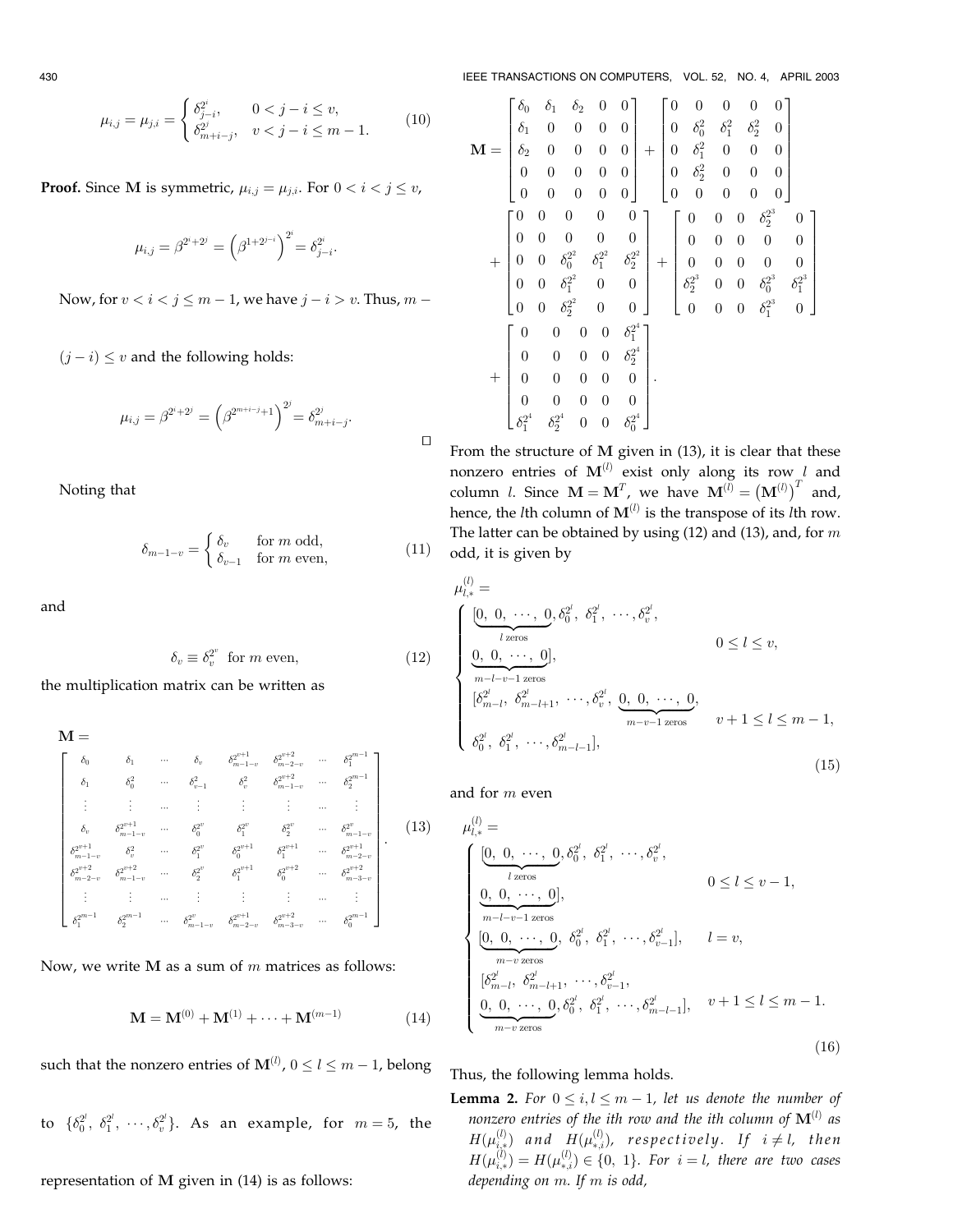REYHANI-MASOLEH AND HASAN: EFFICIENT MULTIPLICATION BEYOND OPTIMAL NORMAL BASES 431

$$
H(\mu_{l,*}^{(l)})=H(\mu_{*,l}^{(l)})=v+1,\quad \forall l,
$$

and, for m even,

$$
H(\mu_{l,*}^{(l)}) = H(\mu_{*,l}^{(l)}) = \begin{cases} v+1, & 0 \le l \le v-1, \\ v, & v \le l \le m-1. \end{cases}
$$

**Corollary 1.** Let  $H(\mathbf{M}^{(l)})$ ,  $0 \le l \le m-1$ , denote the number of nonzero entries of  $\mathbf{M}^{\left(l\right)}$ . Then, for  $m$  odd,

$$
H(\mathbf{M}^{(l)}) = 2v + 1, \ \forall l,
$$

and, for m even,

$$
H(\mathbf{M}^{(l)}) = \begin{cases} 2v+1, & 0 \le l \le v-1, \\ 2v-1, & v \le l \le m-1. \end{cases}
$$

**Proof.** We note that  $\mu_{l,l}^{(l)} = \delta_0^{2^l}$ . Since the nonzero entries of  $M^{(l)}$  lie only in its row l and column l, we have

$$
H(\textbf{M}^{(l)})=H(\mu_{l,\ast}^{(l)})+H(\mu_{\ast,l}^{(l)})-H(\mu_{l,l}^{(l)}).
$$

The proof then follows from Lemma 2.  $\Box$ 

Now, we give another lemma which will be useful in our algorithm formulation presented in the next section.

**Lemma 3.** For  $\delta$  and  $v$  as defined above, the following holds:

$$
\sum_{j=1}^{v} \left( \delta_j + \delta_j^{2^{((-j))}} \right) = \begin{cases} \delta_0 + \delta_0^{2^{-1}} & \text{for } m \text{ odd,} \\ \delta_0 + \delta_0^{2^{-1}} + \delta_v & \text{for } m \text{ even,} \end{cases}
$$
(17)

where  $f(x)$  indicates x modulo the degree of the field under consideration (i.e., m).

Proof. From (9), we have

$$
\delta_j^{2^{((-j))}}=(\beta^{1+2^j})^{2^{m-j}}=\beta^{2^{m-j}+2^m}=\beta^{1+2^{m-j}}.
$$

Thus,

L.H.S. = 
$$
\sum_{j=1}^{v} (\delta_j + \delta_j^{2^{((-j))}}) = \sum_{j=1}^{v} (\beta^{1+2^{j}} + \beta^{1+2^{m-j}})
$$
  
=  $\beta \sum_{j=1}^{v} (\beta^{2^{j}} + \beta^{2^{m-j}})$   
=  $\beta(\beta^2 + \beta^{2^2} + \dots + \beta^{2^v} + \beta^{2^{m-1}} + \beta^{2^{m-2}} + \dots + \beta^{2^{m-v}}).$ 

For the normal basis  $\{\beta, \beta^2, \cdots, \beta^{2^{m-1}}\}$ , one has  $\sum_{i=0}^{m-1} \beta^{2^i} = 1$ . Now, noting that

$$
m - v = m - \left\lfloor \frac{m}{2} \right\rfloor = \begin{cases} m - \frac{m-1}{2} = v + 1 & \text{for } m \text{ odd,} \\ m - \frac{m}{2} = v & \text{for } m \text{ even,} \end{cases}
$$

we can write:

L.H.S. =  
\n
$$
\begin{cases}\n\beta \sum_{i=1}^{m-1} \beta^{2^i} = \beta^2 + \beta = \delta_0 + \delta_0^{2^{-1}}, & \text{for } m \text{ odd}, \\
\beta \left(\beta^{2^v} + \sum_{i=1}^{m-1} \beta^{2^i}\right) = \beta^2 + \beta + \beta^{1+2^v} & \text{for } m \text{ even} \\
= \delta_0 + \delta_0^{2^{-1}} + \delta_v,\n\end{cases}
$$

# 3.2 Algorithm Formulation

**Lemma 4.** Let A and B be two elements of  $GF(2^m)$  and C be their product. Then,

$$
C = \begin{cases} \sum_{i=0}^{m-1} a_i b_i \delta_0^{2^{i-1}} + \sum_{i=0}^{m-1} \sum_{j=1}^v y_{i,j} \delta_j^{2^i}, & \text{for } m \text{ odd} \\ \sum_{i=0}^{m-1} a_i b_i \delta_0^{2^{i-1}} + \sum_{i=0}^{m-1} \sum_{j=1}^{v-1} y_{i,j} \delta_j^{2^i} + \sum_{i=0}^{v-1} y_{i,v} \delta_v^{2^i}, & \text{for } m \text{ even}, \end{cases}
$$
(18)

where

$$
y_{i,j} \stackrel{\triangle}{=} (a_i + a_{((i+j))})(b_i + b_{((i+j))}), \ 1 \le j \le v, \ 0 \le i \le m-1.
$$
\n(19)

Proof. Here, we present the case of m odd only. The case of  $m$  even is similar.

From (4) and (14),

$$
C = \underline{a} \cdot \mathbf{M} \cdot \underline{b}^T = \sum_{i=0}^{m-1} \underline{a} \cdot \mathbf{M}^{(i)} \cdot \underline{b}^T.
$$

Let  $C^{(i)} = \underline{a} \cdot \mathbf{M}^{(i)} \cdot \underline{b}^T$ . Using (15), for  $0 \le i \le v$ , we then have

$$
C^{(i)} = [\underbrace{0, 0, \cdots, 0}_{i \text{ zeros}}, \sum_{j=0}^{v} a_{i+j} \delta_j^{2^i}, a_i \delta_1^{2^i}, \cdots, a_i \delta_v^{2^i}, \underbrace{0, 0, \cdots, 0}_{m-i-v-1 \text{ zeros}}] \cdot \underline{b}^T
$$
  
= 
$$
\sum_{j=0}^{v} a_{i+j} b_i \delta_j^{2^i} + \sum_{j=1}^{v} a_i b_{i+j} \delta_j^{2^i}
$$
  
= 
$$
a_i b_i \delta_0^{2^i} + \sum_{j=1}^{v} (a_i b_{i+j} + a_{i+j} b_i) \delta_j^{2^i}
$$

and, for  $v + 1 \le i \le m - 1$ ,

$$
C^{(i)} = [a_i \delta_{m-i}^{2^i}, a_i \delta_{m-i+1}^{2^i}, \cdots, a_i \delta_v^{2^i}, \underbrace{0, 0, \cdots, 0}_{m-v-1 \text{ zeros}},
$$

$$
\sum_{j=0}^v a_{((i+j))} \delta_j^{2^i}, a_i \delta_1^{2^i}, \cdots, a_i \delta_{m-i-1}^{2^i}] \cdot \underline{b}^T
$$

$$
= \sum_{j=0}^v a_{((i+j))} b_i \delta_j^{2^i} + \sum_{j=1}^v a_i b_{((i+j))} \delta_j^{2^i}
$$

$$
= a_i b_i \delta_0^{2^i} + \sum_{j=1}^v (a_i b_{((i+j))} + a_{((i+j))} b_i) \delta_j^{2^i}.
$$

 $\Box$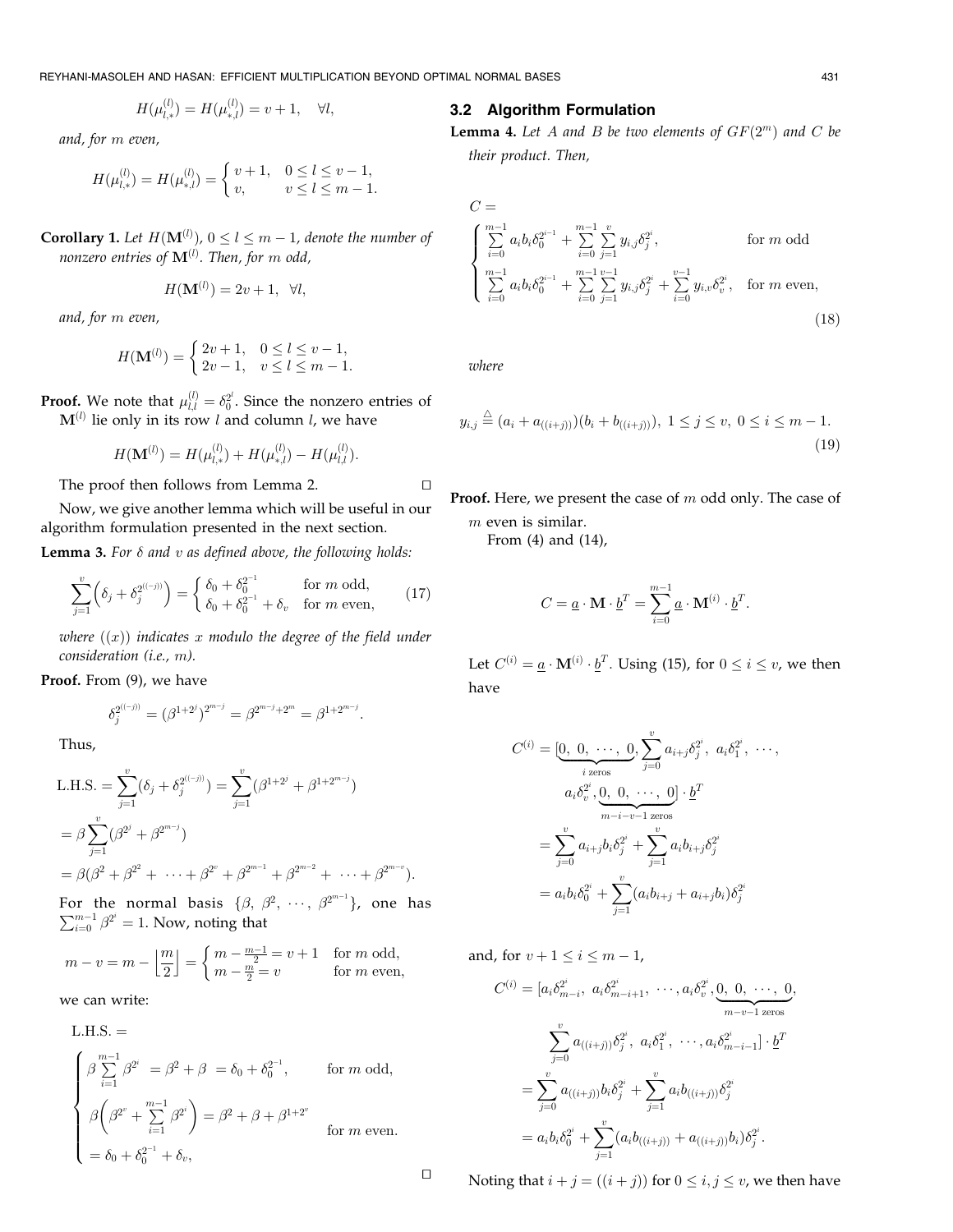$$
C = C^{(0)} + C^{(1)} + \cdots + C^{(m-1)}
$$
  
= 
$$
\sum_{i=0}^{m-1} a_i b_i \delta_0^{2^i} + \sum_{i=0}^{m-1} \sum_{j=1}^v (a_i b_{((i+j))} + a_{((i+j))} b_i) \delta_j^{2^i}
$$
  
= 
$$
\sum_{i=0}^{m-1} a_i b_i \delta_0^{2^i} + \sum_{i=0}^{m-1} \sum_{j=1}^v (a_i b_i + a_{((i+j))} b_{((i+j))}) \delta_j^{2^i}
$$
  
+ 
$$
\sum_{i=0}^{m-1} \sum_{j=1}^v y_{i,j} \delta_j^{2^i} \text{ (using (19)).}
$$

After expansion and reindexing, one can verify that

$$
\sum_{i=0}^{m-1}\sum_{j=1}^v a_{((i+j))}b_{((i+j))}\delta_j^{2^i}=\sum_{i=0}^{m-1}\sum_{j=1}^v a_ib_i\delta_j^{2^{((i-j))}}.
$$

Now, we can write

$$
C = \sum_{i=0}^{m-1} a_i b_i \delta_0^{2^i} + \sum_{i=0}^{m-1} \sum_{j=1}^v \left( a_i b_i \delta_j^{2^i} + a_i b_i \delta_j^{2^{((i-j))}} \right) + \sum_{i=0}^{m-1} \sum_{j=1}^v y_{i,j} \delta_j^{2^i}
$$
  
= 
$$
\sum_{i=0}^{m-1} a_i b_i \left( \delta_0 + \sum_{j=1}^v \left( \delta_j + \delta_j^{2^{((-j))}} \right) \right)^{2^i} + \sum_{i=0}^{m-1} \sum_{j=1}^v y_{i,j} \delta_j^{2^i}.
$$

Then, using Lemma 3, the proof is complete.  $\Box$ 

Let  $h_i$ ,  $1 \leq j \leq v$ , be the number of nonzero coordinates of the normal basis representation of  $\delta_j$ , i.e.,  $h_j = H(\delta_j)$ , and let  $w_{j,1}, w_{j,2}, \dots, w_{j,h_j}$  denote the positions of such coordinates, i.e.,

$$
\delta_j = \sum_{k=1}^{h_j} \beta^{2^{w_{jk}}}, \ 1 \le j \le v,
$$
\n(20)

where  $0 \le w_{j,1} < w_{j,2} < \cdots < w_{j,h_j} \le m-1$ . Also, for even values of *m*, we have  $v = \frac{m}{2}$  and  $\delta_v = \delta_v^{\frac{m}{2}}$ . This implies that, in the normal basis representation of  $\delta_v$ , its *i*th coordinate is equal to its  $\left(\left(\frac{m}{2}+i\right)\right)$ -th coordinate. Thus,  $h_v$  is even and we can write

$$
\delta_v = \sum_{k=1}^{\frac{h_v}{2}} \left( \beta^{2^{w_{v,k}}} + \beta^{2^{w_{v,k}+v}} \right), \quad v = \frac{m}{2}.
$$
 (21)

Now, substituting (20) and (21) into (18) and noting that  $\delta_0^{2^{i-1}} = \beta^{2^i}$ , we have the following theorem.

**Theorem 1.** Let A and B be two elements of  $GF(2^m)$  and C be their product. Then,

$$
C = \begin{cases} \sum_{i=0}^{m-1} a_i b_i \beta^{2^i} + \sum_{j=1}^{v} \sum_{k=1}^{h_j} \left( \sum_{i=0}^{m-1} y_{((i-w_{jk})),j} \beta^{2^i} \right), & \text{for } m \text{ odd} \\ \sum_{i=0}^{m-1} a_i b_i \beta^{2^i} + \sum_{j=1}^{v-1} \sum_{k=1}^{h_j} \left( \sum_{i=0}^{m-1} y_{((i-w_{jk})),j} \beta^{2^i} \right) + F, & \text{for } m \text{ even}, \end{cases}
$$
(22)

where

$$
F=\sum_{k=1}^{\frac{h_v}{2}}\sum_{i=0}^{v-1}y_{((i-w_{v,k})),v}(\beta^{2^i}+\beta^{2^{i+v}}) \ and \ v=\frac{m}{2}.
$$

Note that, for a normal basis, the representation of  $\delta_i$  is fixed and so is  $w_{i,k}$ ,  $1 \leq j \leq v$ ,  $1 \leq k \leq h_i$ . Theorem 1 is valid for any normal basis of  $GF(2<sup>m</sup>)$  over GF(2). A bit level version of (22) has recently been reported in [3] for the special case of type-II optimal normal bases. Based on (22), now we have the following algorithm for low complexity normal basis (LCNB) multiplication.

Algorithm 1. (Low Complexity Normal Basis Multiplication over  $GF(2^m)$ 

**Input:**  $A, B \in GF(2^m)$ ,  $w_{j,k}$ ,  $1 \le j \le v$ ,  $1 \le k \le h_j$ Output:  $C = AB$ 1. Generate  $y_{i,j} = (a_i + a_{((i+j))})(b_i + b_{((i+j))})$ ,  $1 \leq j < v$ ,  $0 \leq i \leq m-1$ , where  $y_{i,j} \in GF(2)$ . 2. Initialize  $c_i := a_i b_i$ ,  $0 \le i \le m - 1$ ,  $C := (c_0, c_1, \dots, c_{m-1})$ 3. For  $i = 1$  to  $v - 1$  { 4.  $T := (t_0, t_1, \dots, t_{m-1}) = 0$ 5. For  $k = 1$  to  $h_i$  { 6.  $r_i := y_{((i-w_{j,k})),j}, 0 \le i \le m-1, R := (r_0, r_1, \dots, r_{m-1})$ <br>7.  $T := T + R$  $T := T + R$ 8. } 9.  $C := C + T$ 10. } 11.  $T := 0$ 12. If  $m$  is odd, 13.  $s := h_v, t := m$ 14. else  $s := \frac{h_v}{2}$ ,  $t := \frac{m}{2}$ 15. Generate  $y_{i,v} = (a_i + a_{((v+i))})(b_i + b_{((v+i))})$ ,  $0 \le i \le t-1$ , 16. If *m* is even  $y_{i+v,v} = y_{i,v}$ ,  $0 \le i \le \frac{m}{2} - 1$ 17. For  $k = 1$  to s 18.  $r_i := y_{((i-w_{v,k})), v}$ ,  $0 \le i \le t - 1$ <br>19. If *m* is even, If  $m$  is even, 20.  $r_{i+\frac{m}{2}} := r_i, 0 \leq i \leq \frac{m}{2} - 1,$  $R:=(r_0,r_1,\cdots,r_{\frac{m}{2}-1},r_0,r_1,\cdots,r_{\frac{m}{2}-1})$ 21.  $T := T + R$ 22. } 23.  $C := C + T$ 

Example 2. To illustrate the operation of the above algorithm, we again use the field  $GF(2^5)$  and its normal basis, as described in Example 1. Here,  $m = 5$  and  $v = \lfloor \frac{5}{2} \rfloor = 2$ . Using Table 1 in [13], one has

$$
\delta_1 = \beta^3 = \beta^2 + \beta^4 + \beta^8,
$$
  
\n
$$
h_1 = 3,
$$
  
\n
$$
[w_{1,k}]_{k=1}^{h_1} = [1, 2, 3],
$$
  
\n
$$
\delta_2 = \beta^5 = \beta + \beta^2 + \beta^4 + \beta^{16},
$$
  
\n
$$
h_2 = 4,
$$
  
\n
$$
[w_{2,k}]_{k=1}^{h_2} = [0, 1, 2, 4].
$$

Let  $A = \beta^2 + \beta^4 + \beta^8 = (01110)$  and  $B = \beta + \beta^4 + \beta^{16} =$  $(10101)$  be two field elements. The generation of  $y_{i,j}$ s in line 1 of the LCNB multiplication algorithm is shown in Table 1a. Table 1b shows contents of variables  $R$  and  $C$  in the order they are updated by the execution of the algorithm. In this table, the row with  $j$  being "-" indicates the initialization step (i.e., line 2) of the algorithm. The final contents of  $C$  represent the product of  $A$  and  $B$ .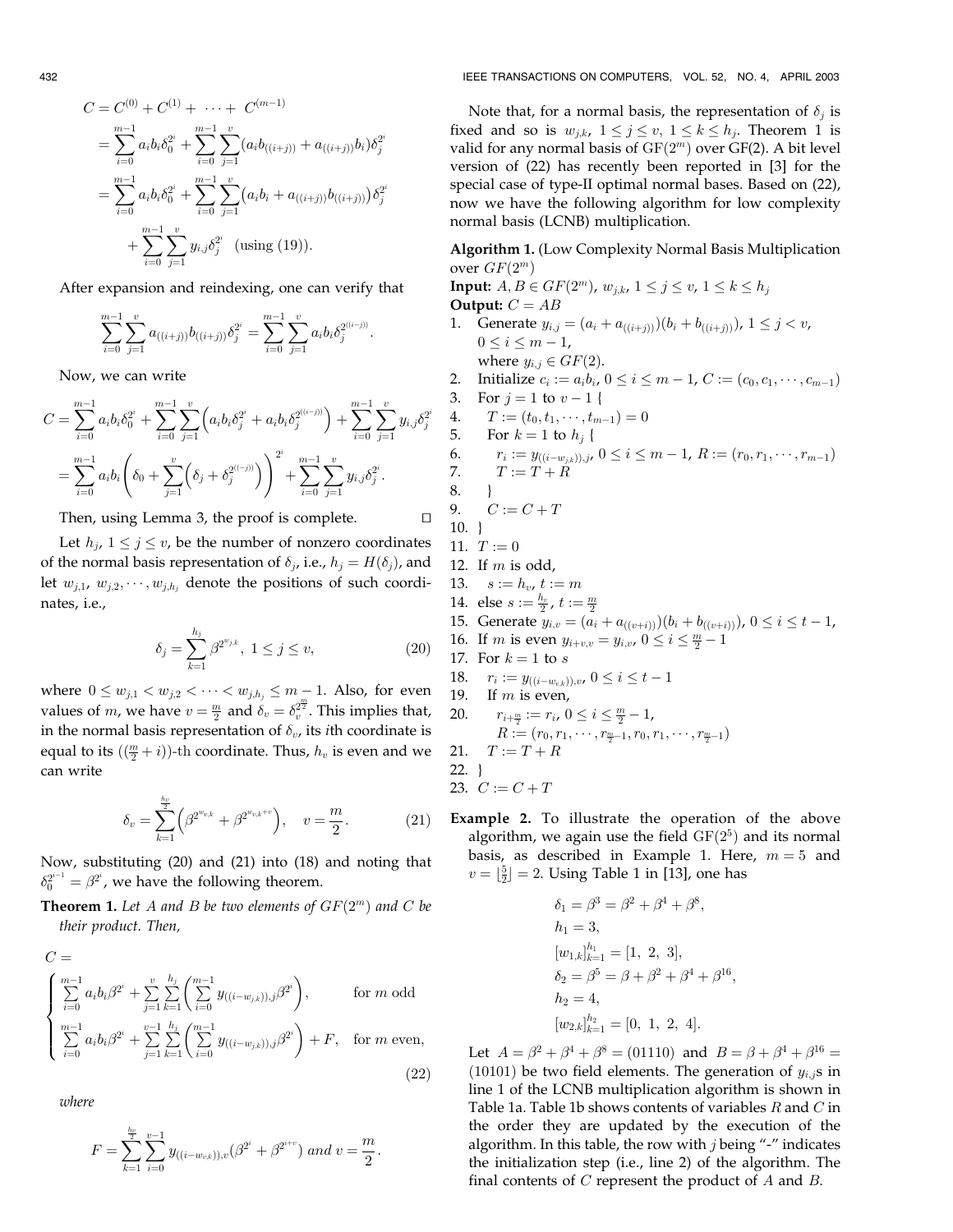TABLE 1 (a) Generation of  $y_{i,j}$  in Line 1 of Algorithm 1; (b) Contents of R and C during the Execution of Algorithm 1 with  $A = (01110)$  and  $B = (10101)$ 

|                |                |                  |        | $\boldsymbol{j}$ | $h_j$ | $\boldsymbol{k}$ | $w_{j,k}$      | R     | $\overline{C}$                            |
|----------------|----------------|------------------|--------|------------------|-------|------------------|----------------|-------|-------------------------------------------|
|                | $y_{i,j}$      |                  | $\sim$ |                  |       |                  |                | 00100 |                                           |
| $\dot{i}$      | $j=1$          | $=2$<br>$\jmath$ |        |                  |       | $\mathbf{1}$     | 1              | 01001 | 01101                                     |
| $\theta$       | $\mathbf{1}$   | $\theta$         |        | 1                | 3     | $\overline{2}$   | $\overline{2}$ | 10100 | 11001<br>01010<br>10011<br>10000<br>00011 |
| 1              | $\overline{0}$ | $\theta$         |        |                  |       | 3                | 3              |       |                                           |
| $\overline{2}$ | $\theta$       | $\theta$         |        | 2                |       | 1                | $\theta$       |       |                                           |
| 3              | 1              | 1                |        |                  | 4     | $\overline{2}$   | 1              | 10001 | 00001                                     |
| 4              | $\theta$       | $\mathbf 1$      |        |                  |       | 3                | $\overline{2}$ | 11000 | 11001                                     |
|                |                |                  |        |                  |       | $\overline{4}$   | 4              | 00110 | 11111                                     |
|                |                |                  |        |                  |       |                  |                |       |                                           |
| (a)            |                |                  | (b)    |                  |       |                  |                |       |                                           |

#### 3.3 Complexity and Comparison

**Lemma 5. [9].** For  $h_j$  as defined above, the complexity of the normal basis N is

$$
C_N = 2\left(\sum_{j=1}^{v-1} h_j + \epsilon h_v\right) + 1,\tag{23}
$$

where

$$
\epsilon \stackrel{\triangle}{=} \begin{cases} 1 & \text{for } m \text{ odd} \\ 0.5 & \text{for } m \text{ even.} \end{cases} \tag{24}
$$

Theorem 2. For the LCNB multiplication algorithm, let  $#Mult_{LCNB}$  and  $#Add_{LCNB}$  denote the numbers of bit level multiplications and additions, respectively. Then,

#MultLCNB <sup>¼</sup> <sup>m</sup>ð<sup>m</sup> <sup>þ</sup> <sup>1</sup><sup>Þ</sup> <sup>2</sup> ; <sup>ð</sup>25<sup>Þ</sup>

$$
#Add_{LCNB} = \frac{m}{2}(C_N + 2m - 3 - (1 - \epsilon)(h_v - 2)).
$$
 (26)

Proof. The number of bit level multiplications in lines 1, 2, and 15 of Algorithm 1 are  $m(v-1)$ , m, and t, respectively. Thus, the total number of such multiplications is  $mv + t = \frac{m(m+1)}{2}$ . The number of additions consists of two parts: 1) the bit level additions of lines 1 and 15, which are  $2m(v - 1)$  and  $2t$ , respectively, and 2) the word level additions of lines 7, 9, 21, and 23. The bit level additions of lines 7 and 9 without considering the first addition of line 7 with  $T = 0$  is  $m \sum_{j=1}^{v-1} h_j$ . Similarly, the bit level additions of line 23 is  $m$ . For line 21, the number of bit additions is  $(s - 1)t$  because, for even values of  $m$ , half of the bits of  $R$  (and, hence,  $T$ ) are the same as the other half bits. Thus, the total number of bit level additions is

TABLE 2 Comparison of Normal Basis Multipliers

| Multipliers<br>$\#\mathrm{Mult}$ |                | $\#Add$                         | Total bit operations                                              |  |  |
|----------------------------------|----------------|---------------------------------|-------------------------------------------------------------------|--|--|
| MO [25]                          | m <sup>2</sup> | $m(C_N-1)$                      | $m(C_N + m - 1)$                                                  |  |  |
| RR MO [20]                       | m <sup>2</sup> | $\leq \frac{m}{2}(C_N + m - 2)$ | $\leq \frac{m}{2}(C_N + 3m - 2)$                                  |  |  |
| <b>LCNB</b>                      | $m(m+1)$       |                                 | $\leq \frac{m}{2}(C_N + 2m - 3)$ $\leq \frac{m}{2}(C_N + 3m - 2)$ |  |  |

$$
#Add_{LCNB} = 2m(v-1) + 2t + m\sum_{j=1}^{v-1} h_j + m + (s-1)t.
$$
\n(27)

Using (23) and noting that  $s = \epsilon h_v$ ,  $t = \epsilon m$ , (27) gives the proof.  $\hfill\Box$ 

Remark 1. In order to have a bit-parallel implementation of Algorithm 1, one needs to generate all  $y_{i,j}$ s and  $a_i b_i s$ using  $\frac{m(m+1)}{2}$  two input-AND gates and  $m(m-1)$  twoinput XOR gates and the corresponding time delay is  $T_A + T_X$ , where  $T_A$  and  $T_X$  are time delays due to an AND gate and an XOR gate, respectively. In lines 6 and 18 of the algorithm, when we add  $r_i$ s and  $a_i b_i$ s to obtain  $c_i$ s, we need a total of  $\sum_{j=1}^{v-1} h_j + \epsilon h_v = \frac{c_{N-1}}{2}$ <br>XOR gates. If these gates are arranged in a binary tree fashion, then the corresponding time complexity is  $\lceil \log_2 \frac{C_N + 1}{2} \rceil T_X = (\lceil \log_2 (C_N + 1) \rceil - 1) T_X$ . Thus, the overall time complexity of the bit-parallel structure is  $T_A + \left[ \log_2(C_N + 1) \right] T_X$ . Since  $C_N$  is an odd integer, one has  $\lceil \log_2(C_N + 1) \rceil = \lceil \log_2 C_N \rceil$ . Thus, the time complexity is simplified to

$$
Time \ delay = T_A + \lceil \log_2 C_N \rceil T_X. \tag{28}
$$

Table 2 compares the number of bit level operations of the LCNB algorithm with those of the Massey-Omura (MO) multiplier of [25] and the reduced redundancy Massey-Omura (RR\_MO) multiplier of [20]. The multipliers of [25] and [20] are used for comparison as they appear to be the first and the most recently reported work in this area and it seems the total number of bit level operations of [20] is the least among the existing normal basis schemes. All the multipliers in Table 2 have the same time delay  $T_A$  +  $\lceil \log_2 C_N \rceil T_X$  in bit-parallel implementation. As can be seen from the table, the total number of bit level operations of our new LCNB algorithm matches that of [20]. More importantly, the LCNB algorithm has the least number of bit level multiplications that meets the lower bound on the number of bit level multiplications determined in [3]. Since the bit level multiplication corresponds to the multiplication in the ground field GF(2), if the algorithm is extended to a ground field of degree more than one, where a multiplication is more expensive than an addition operation, the use of the LCNB algorithm will be advantageous. This is investigated in Section 5 of this paper.

Remark 2. In Table 2, the numbers of bit level additions (and, consequently, the total operations) are given in terms of  $C_N$ . It is well-known that  $C_N \geq 2m - 1$  [13]. If a normal basis has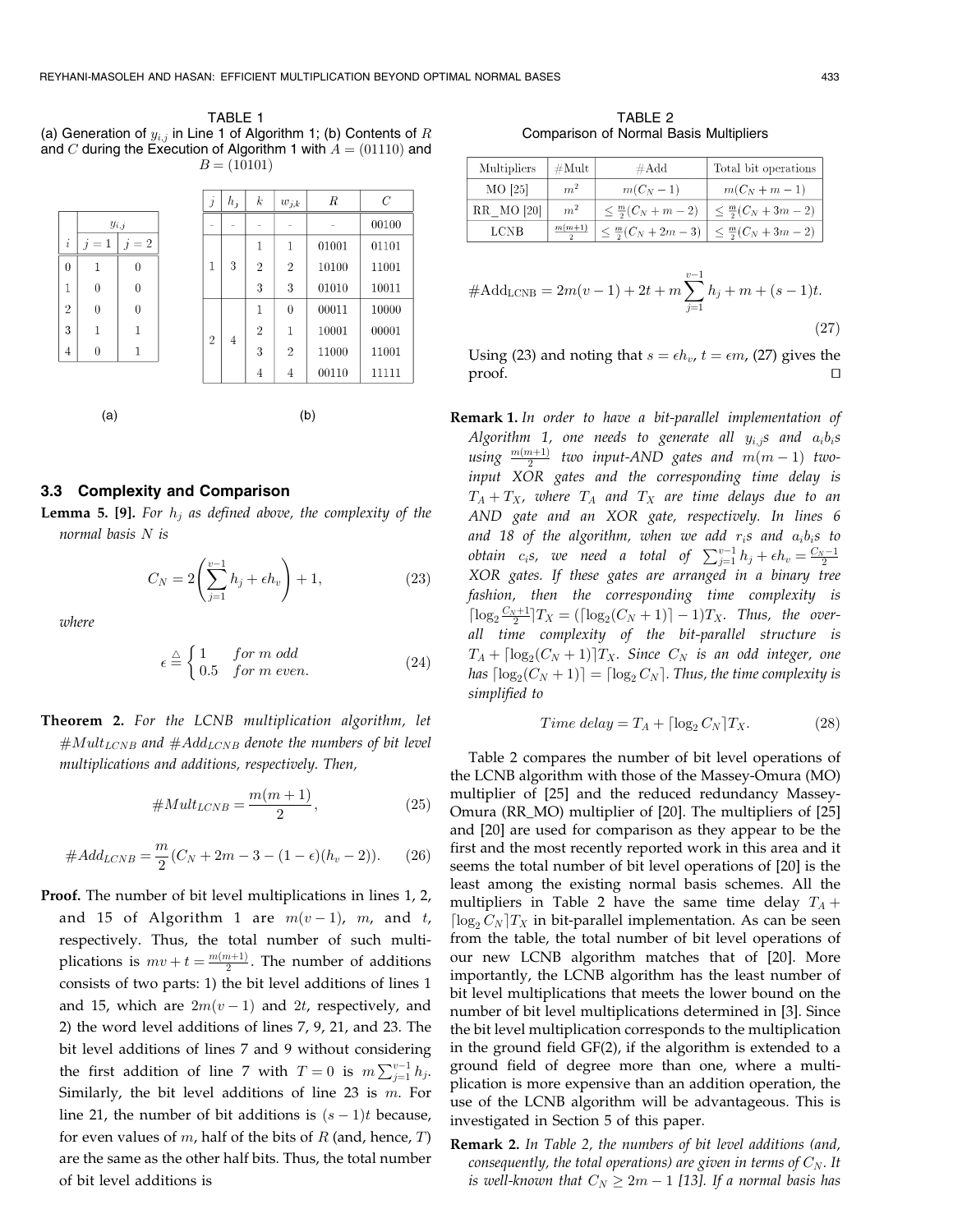minimum  $C_N$ , i.e.,  $C_N = 2m - 1$ , then it is referred to as an optimal normal basis (ONB). There are two types of ONBs, namely, type-I and type-II, which are hereafter also referred to as ONB-I and ONB-II, respectively. The ONBs do not exist for all m. The list in [12] shows that only 23 percent of  $m \leq$ 2; 000 have ONBs. For a given m where an ONB exists, the minimum number of bit level additions needed in the LCNB algorithm can be obtained by substituting  $C_N = 2m - 1$  in (26), i.e., for an ONB we have

$$
\#Add_{LCNB} = 2m(m-1). \tag{29}
$$

Recent results on multipliers using the special case of ONB-II include references [23] and [3], which have the same space and time complexities as those presented here. In Section 4, we show that the number of bit level additions can be further reduced by considering ONB-I.

#### 3.4 Multiplication on General Purpose Processors

General purpose processors, such as Intel's Pentium processors, are not usually designed to efficiently add l bits over GF(2), using a single (XOR or such) instruction, even when  $l$  is less than the size of the internal registers of the processor. However, the conventional approach<sup>2</sup> to normal basis multiplication relies on inner products over GF(2), as shown in (7), and requires about  $\frac{m^2}{2}$  modulo 2 additions, on average, for each coordinate of the product. Hence, this approach is considered not to be very efficient. Below, we present a normal basis multiplication algorithm, which is a variant of the LCNB algorithm and is suitable for software implementation. From (22), we can write

$$
C = \begin{cases} \sum_{i=0}^{m-1} a_i b_i \beta^{2^i} + \sum_{j=1}^{v} \sum_{k=1}^{h_j} \left( \sum_{i=0}^{m-1} y_{i,j} \beta^{2^i} \right)^{2^{w_{j,k}}} , & \text{for } m \text{ odd} \\ \sum_{i=0}^{m-1} a_i b_i \beta^{2^i} + \sum_{j=1}^{v-1} \sum_{k=1}^{h_j} \left( \sum_{i=0}^{m-1} y_{i,j} \beta^{2^i} \right)^{2^{w_{j,k}}} + D, & \text{for } m \text{ even}, \end{cases}
$$
(30)

where

$$
D = \sum_{k=1}^{\frac{h_v}{2}} \left( \sum_{i=0}^{v-1} y_{i,v} (\beta^{2^i} + \beta^{2^{i+v}}) \right)^{2^{w_{v,k}}} \text{ and } v = \frac{m}{2}.
$$
 (31)

Let us define

$$
\Delta w_{j,k} \stackrel{\triangle}{=} w_{j,k} - w_{j,k-1}, \ 1 \le j \le v, \ 1 \le k \le h_j, \ w_{j,0} = 0, \ (32)
$$

where  $w_{j,k}$  are the positions of 1s in the normal basis representation of  $\delta_i$  as defined in (20). For a particular normal basis, all  $w_{i,k}$ s are fixed. Hence, all  $\Delta w_{i,k}$ s need to be determined only once, i.e., at the time of choosing the basis.

Let  $A \odot B$  denote the bitwise AND operations between the coordinates of  $A = (a_0, a_1, \dots, a_{m-1})$  and  $B = (b_0, b_1, \cdots, b_{m-1})$ , i.e.,

$$
A\odot B\stackrel{\triangle}{=} (a_0b_0,a_1b_1,\cdots,a_{m-1}b_{m-1}).
$$

2. For an algorithmic description, the reader may refer to [14].

Let us denote i-fold left and right cyclic shifts of the coordinates of A by  $A \ll i$  and  $A \gg i$ , respectively.

Based on (30), a software version of LCNB (referred to as S-LCNB) multiplication algorithm can then be stated as follows:

Algorithm 2. (S-LCNB Multiplication over  $GF(2<sup>m</sup>)$ ) **Input:**  $A, B \in GF(2^m)$ ,  $\Delta w_{ik}$ ,  $1 \leq j \leq v$ ,  $1 \leq k \leq h_j$ Output:  $C = AB$ 1. Initialize  $C := A \odot B$ ,  $S_A := A$ ,  $S_B := B$ 2. For  $j = 1$  to  $v - 1$ 3.  $S_A \ll 1, S_B \ll 1$ 4.  $L_A := A + S_A$ ,  $L_B := B + S_B$ 5.  $R := L_A \odot L_B$ 6. For  $k = 1$  to  $h_i$ 7.  $R \gg \Delta w_{j,k}$ 8.  $C := C + R$ 9. } 10. } 11.  $S_A \ll 1, S_B \ll 1$ 12.  $L_A := A + S_A$ ,  $L_B := B + S_B$ 13.  $R := L_A \odot L_B$ 14. If m is odd,  $s := h_v$ 15. else  $s := \frac{h_v}{2}$ 16. For  $k = 1$  to s 17.  $R \gg \Delta w_{v,k}$ 18.  $C := C + R$ 19. }

**Remark 3.** In the above algorithm, shifted values of A and B are stored in  $S_A$  and  $S_B$ , respectively. In lines 5 and 13,  $R \in$ GF(2<sup>m</sup>) contains  $(y_{0,j}, y_{1,j}, \dots, y_{m-1,j})$ , i.e.,  $\sum_{i=0}^{m-1} y_{i,j} \beta^{2^i}$ . Also, right cyclic shifts of  $R$  in lines 7 and 17 correspond to  $\sum_{i=0}^{m-1} y_{i,j} \beta^{2^i}$ )<sup>2";k</sup>. After the final iteration, C is the normal basis representation of the required product  $A \cdot B$ . Since, for even values of m,  $y_{i+v,v} = y_{i,v}$ ,  $0 \le i \le v-1$ , where  $v = \frac{m}{2}$ , hence one may slightly reduce the computational cost of lines 12 and 13 by noting that the  $\frac{m}{2}$  bits of each of the upper halves of  $L_A$ ,  $L_B$ , and  $R$  are the same as the  $\frac{m}{2}$  bits of their respective lower halves

**Example 3.** Here, the multiplication of  $A = (01110)$  and  $B =$  $(10101)$  of Example 2 is shown using Algorithm 2. Table 3 shows the contents of various variables of the algorithm as they are updated. The row with  $j$  being "-" is for the initialization step (i.e., line 1) of the algorithm.

In order to obtain the overall computation time for a  $GF(2<sup>m</sup>)$  multiplication using Algorithm 2, the coordinates of the field elements can be divided into  $\lceil \frac{m}{\omega} \rceil$  units where  $\omega$ corresponds to the data path size of the processor. We assume that the processor can perform bit-wise XOR and AND of two  $\omega$ -bit operands using one single XOR and one single AND instruction, respectively. Also, when a programming language, such as C, is used, we assume that an *i*-fold,  $1 \le i \le \omega$ , left/right shift is emulated using a total of  $p$  instructions. The value of  $p$  can be 4 or so when simple logical instructions, such as AND, SHIFT, and OR, are used.

Theorem 3. The dynamic instruction count for Algorithm 2 is given by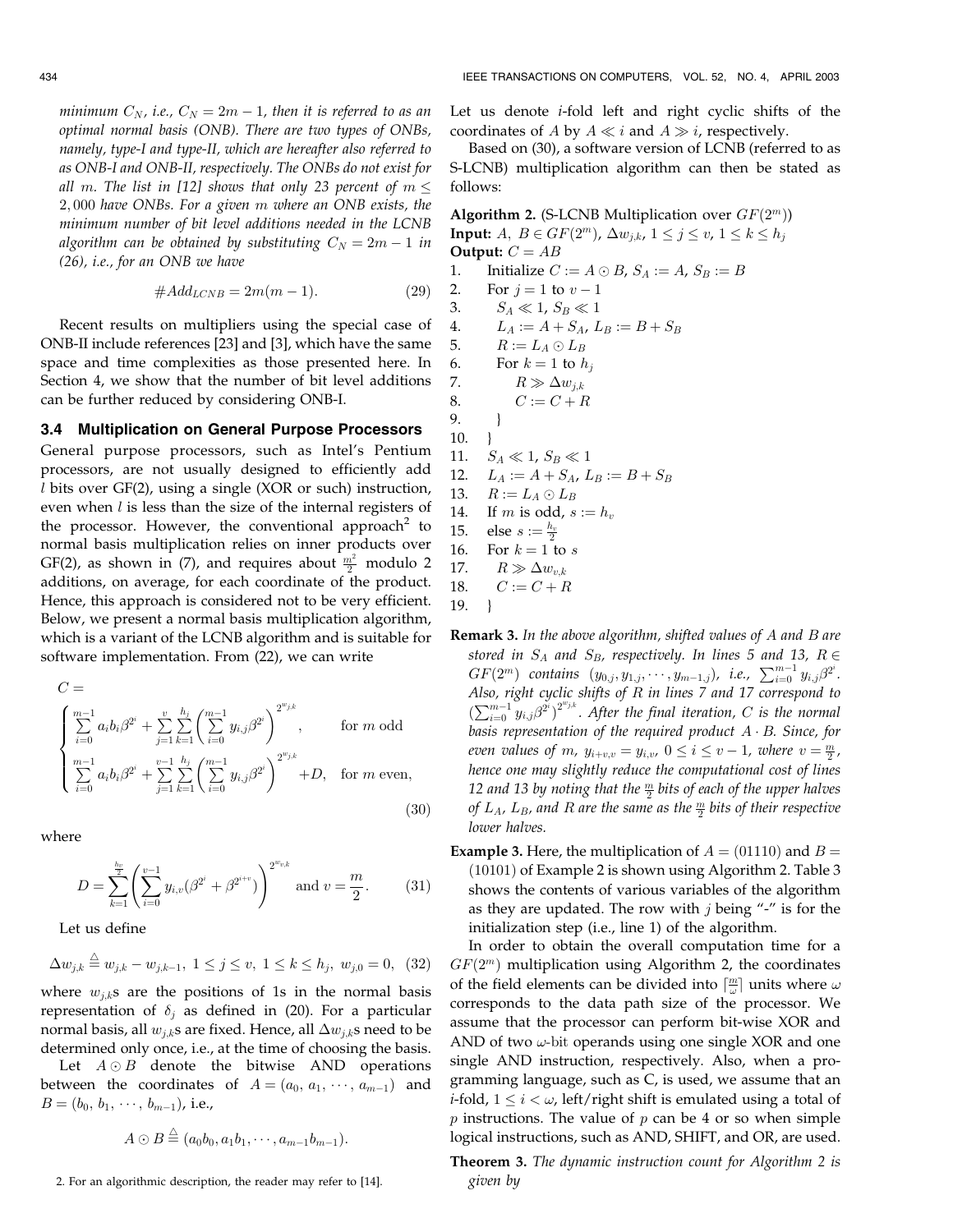TABLE 3 Contents of Variables in Algorithm 2 for Multiplication of  $A = (01110)$  and  $B = (10101)$ 

| $\boldsymbol{j}$ | $S_A$ | $S_B$ | $L_A$ | $L_B$ | k              | $\Delta w_{j,k}$ | $\boldsymbol{R}$ | $\mathcal{C}$ |
|------------------|-------|-------|-------|-------|----------------|------------------|------------------|---------------|
| ۰                | 01110 | 10101 |       |       | -              | -                |                  | 00100         |
|                  | 11100 | 01011 | 10010 | 11110 |                |                  | 10010            |               |
| 1                |       |       |       |       | 1              | 1                | 01001            | 01101         |
|                  |       |       |       |       | $\overline{2}$ | 1                | 10100            | 11001         |
|                  |       |       |       |       | 3              | 1                | 01010            | 10011         |
|                  | 11001 | 10110 | 10111 | 00011 |                |                  | 00011            |               |
|                  |       |       |       |       | 1              | $\bf{0}$         | 00011            | 10000         |
| $\overline{2}$   |       |       |       |       | $\overline{2}$ | 1                | 10001            | 00001         |
|                  |       |       |       |       | 3              | 1                | 11000            | 11001         |
|                  |       |       |       |       | $\overline{4}$ | $\overline{2}$   | 00110            | 11111         |

#Instructions ðp þ 1Þ CN ÿ 1 <sup>2</sup> þ ð2<sup>p</sup> <sup>þ</sup> <sup>3</sup>Þ<sup>v</sup> <sup>þ</sup> <sup>1</sup> <sup>m</sup> ! l m;

where  $C_N$ , v, p, and w are as defined earlier.

**Proof.** Initialization of C in line 1 needs  $\lceil \frac{m}{w} \rceil$  instructions. Lines 3, 4, and 5 are repeated  $v - 1$  times and require  $(v-1)(2p+3)\lceil \frac{m}{w}\rceil$  instructions. Lines 7 and 8 are inside a two-level nested loop and require  $(\sum_{j=1}^{v-1} h_j)(p+1) \lceil \frac{m}{w} \rceil$ instructions. For lines 11 to 13, one needs  $(2p+3)\lceil \frac{m}{w} \rceil$ instructions, whereas, for lines 17 and 18,  $\epsilon h_v(p+1)\lceil \frac{m}{w} \rceil$ instructions are needed. Adding up all these instructions and assuming that overhead costs for the loops are small (alternatively, assuming unrolled loops), one completes the proof.  $\Box$ 

Algorithm 2 and the NB multiplication algorithm of [14] have been implemented on an AMD Athlon XP 1500+ running at 1.33GHz with 480MB RAM. This implementation uses Visual C++ 6.0 and speed-optimized release build to obtain the timing data. For comparison purposes, we have used  $GF(2^{233})$ , which is one of the fields recommended by NIST and has a type-II ONB. Our results show that, for a  $GF(2^{233})$  multiplication, Algorithm 2 and the multiplication algorithm of [14] require 22.53  $\mu s$  and 607.8  $\mu s$ , respectively.

Additional normal basis multiplication algorithms suitable for general purpose processors are the subject of discussions in another article by the authors [19].

# 4 TYPE-I OPTIMAL NORMAL BASIS **MULTIPLICATION**

An ONB-I is generated by the roots of an irreducible all-one polynomial (AOP), i.e.,

$$
P(z) = zm + zm-1 + \dots + z + 1.
$$
 (33)

The AOP is irreducible if  $m + 1$  is prime and 2 is primitive modulo  $m+1$  [24]. Thus, the roots of (33), i.e.,  $\beta^{2^j}$ ,  $j = 0, 1, \dots m - 1$ , form an ONB-I if and only if  $m + 1$  is prime and 2 is primitive in modulo  $m + 1$ .

Lemma 6 [20].

$$
\delta_j = \begin{cases}\n\beta^{2^{k_j}} & j = 1, 2, \dots, \frac{m}{2} - 1 \\
1 = \sum_{i=0}^{m-1} \beta^{2^i} & j = \frac{m}{2},\n\end{cases}
$$
\n(34)

where  $k_i$  is obtained from

$$
2^{j} + 1 \equiv 2^{k_j} \mod (m+1). \tag{35}
$$

Substituting (34) into (18), the product  $C$  can be written as

$$
C = \left(\sum_{i=0}^{m-1} a_i b_i \beta^{2^i}\right) + \sum_{j=1}^{v-1} \left(\sum_{i=0}^{m-1} y_{i,j} \beta^{2^i}\right)^{2^{kj}} + \left(\sum_{i=0}^{v-1} y_{i,v}\right), \quad (36)
$$

where the right most summation results in 0 or 1 and, in the normal basis representation, 0 and 1 correspond to  $(0, 0, \dots, 0)$  and  $(1, 1, \dots, 1)$ , respectively. Based on (36), now we can state an algorithm for ONB-I multiplication as follows:

Algorithm 3. (Low Complexity ONB-I Multiplication over  $GF(2^m))$ 

Input:  $A, B \in GF(2^m)$ ,  $k_j$ ,  $1 \le j < v$ ,  $v = \frac{m}{2}$ Output:  $C = AB$ 

\n- 1. Generate 
$$
y_{i,j} = (a_i + a_{((i+j))})(b_i + b_{((i+j))})
$$
,  $1 \leq j < v$ ,  $0 \leq i \leq m-1$ ,
\n- 2. Generate  $y_{i,v} = (a_i + a_{((v+i))})(b_i + b_{((v+i))})$ ,  $0 \leq i \leq v-1$ ,
\n

3. Initialize 
$$
c_i := a_i b_i
$$
,  $0 \le i \le m - 1$ ,  $f := y_{0,v}$ ,  $f \in GF(2)$ 

4. For  $j = 1$  to  $v - 1$  { 5.  $r_i := y_{i,j}$ ,  $0 \le i \le m - 1$ ,  $R = (r_0, r_1, \dots, r_{m-1})$ 6.  $R := R^{\tilde{2}^k j}$ 7.  $C := C + R$ 8.  $f := f + y_{j,v}$ 9. } 10. If f is 1,  $C := C + (1, 1, \dots, 1, 1)$ 

11. }

The above algorithm is hereafter referred to as LCONB-I.

Remark 4. In line 6 of the LCONB-I algorithm, the operation  $R^{2^{kj}}$  can be accomplished by a  $k_j$ -fold cyclic shift. The number of bit level operations of lines 1, 2, and 8 are  $2m(v - 1)$ , 2v, and  $v - 1$ , respectively. Also, lines 7 and 10 need  $m(v - 1)$ and m additions. Thus, the total number of additions is

$$
#Add_{LCONB-I} = 1.5m^2 - 0.5m - 1
$$
 (37)

and the number of multiplications is the same as that of the LCNB algorithm given in (25).

For comparison, we consider four other ONB-I multipliers as shown in Table 4. This table shows the number of bit operations of these multipliers and the time complexity of multipliers in bit-parallel implementation. The multiplier of [25] is considered to be the first such work published in the open literature and those of [6], [7], [20] are more recent work and have the best results among the known existing ones. As can be seen in this table, although the total number of operations of the proposed LCONB-I algorithm is the same as those of the three best multiplication schemes, the LCONB-I algorithm requires the least number of bit level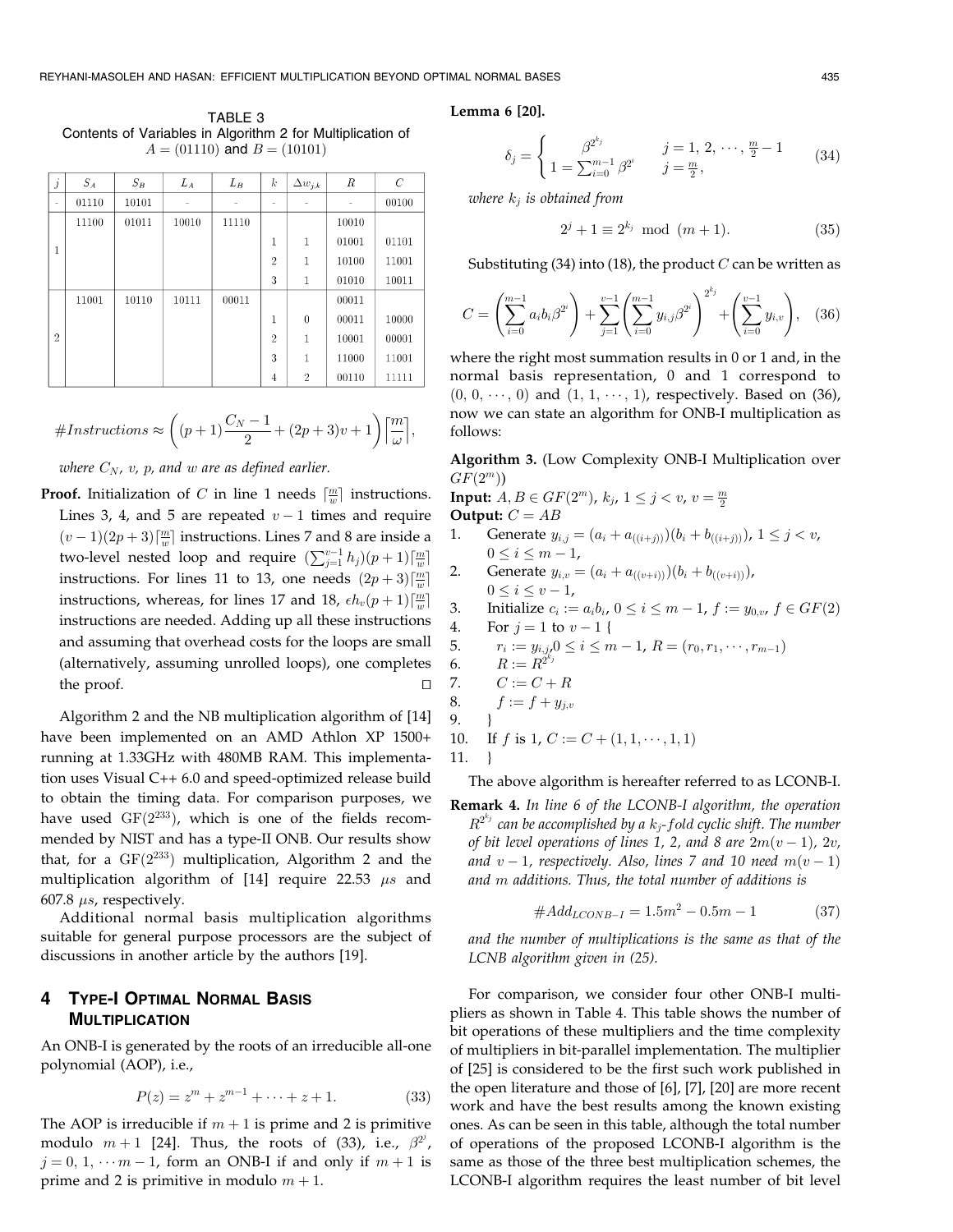Comparison of Bit Level Operations of ONB-I-Based Multiplication Schemes

TABLE 4

| Multipliers             | $\#\mathrm{Mult}$             | $\#Add$             | Total operations | Time complexity                          |
|-------------------------|-------------------------------|---------------------|------------------|------------------------------------------|
| MO [25]                 | m <sup>2</sup><br>$2m^2 - 2m$ |                     | $3m^2 - 2m$      | $T_A + (1 + \lceil \log_2 m \rceil) T_X$ |
| Hasan <i>et al.</i> [6] | m <sup>2</sup>                | $m^2-1$             | $2m^2 - 1$       | $T_A + (1 + \lceil \log_2 m \rceil) T_X$ |
| Koc and Sunar [7]       | m <sup>2</sup>                | $m^2-1$             | $2m^2 - 1$       | $T_A + (2 + \lceil \log_2 m \rceil) T_X$ |
| RR MO [20]              | m <sup>2</sup>                | $m^2-1$             | $2m^2 - 1$       | $T_A + (1 + \lceil \log_2 m \rceil) T_X$ |
| LCONB-I                 | $\frac{m(m+1)}{2}$            | $1.5m^2 - 0.5m - 1$ | $2m^2 - 1$       | $T_A + (1 + \lceil \log_2 m \rceil) T_X$ |

multiplications, which can be advantageous in composite finite fields, as discussed in the next section.

Remark 5. ONB-I can be treated as a polynomial basis after some permutations and then various methods can be applied for field multiplication [7], [8]. One of the methods is the Karatsuba-Ofman algorithm. In the asymptotic sense, the Karatsuba-Ofman algorithm has fewer bit level operations compared to the previously reported algorithms. However, for this special case of ONB-I, the value of m is composite. Using the algorithms presented in Section 5 of this paper, one can obtain an implementation for certain values of m, which has fewer number of bit level operations than the Karatsuba-Ofman algorithm based multiplier [17].

# 5 COMPOSITE FIELD MULTIPLICATION

In this section, we consider multiplications in the finite field  $GF(2<sup>m</sup>)$ , where m is a composite number. These fields are referred to as composite fields and have been used in the recent past to develop efficient multiplication schemes [16], [15]. If such a field is to be used for cryptographic applications, special care needs to be taken in choosing the composite value for  $m$ . In order to avoid the recent Weil descent attack on elliptic curve cryptosystems [4], [22], the reader is referred to references [11] and [2] for "good" and "bad" composite values of  $m$ .

# 5.1 Algorithm Formulation

**Theorem 4 [21].** Let  $m_1 > 1$ ,  $m_2 > 1$  be relatively prime. Let  $N_1 = \{\beta_1^{2^i} \mid 0 \le i \le m_1 - 1\}$  and  $N_2 = \{\beta_2^{2^j} \mid 0 \le j \le m_2 - 1\}$ 1} be normal bases for  $GF(2^{m_1})$  and  $GF(2^{m_2})$ , respectively. Then,  $N = \{\beta_1^{2^i} \beta_2^{2^j} \mid 0 \le i \le m_1 - 1, 0 \le j \le m_2 - 1\}$ , is a normal basis for  $GF(2^{m_1m_2})$  over  $GF(2)$ . The complexity of N is  $C_N = C_{N_1} C_{N_2}$ , where  $C_{N_1}$  and  $C_{N_2}$  are the complexities of  $N_1$  and  $N_2$ , respectively.

Assume that  $m = m_1 \cdot m_2$ , where  $m_1$  and  $m_2$  are as defined above. Let  $A \in GF((2^{m_2})^{m_1})$ , then A can be represented w.r.t. the basis

$$
N = \{ \beta^{2^j} \mid 0 \le j \le m - 1 \}, \ \beta = \beta_1 \beta_2,
$$

as follows:

$$
A = \sum_{j=0}^{m-1} a_j \beta^{2^j} = \sum_{j=0}^{m_1 m_2 - 1} a_j \beta_1^{2^{j \mod m_1}} \beta_2^{2^{j \mod m_2}} = \sum_{i=0}^{m_1 - 1} A_i \beta_1^{2^i}, \quad (38)
$$

where  $a_i$ s are coordinates of A w.r.t. basis N and

$$
A_i = \sum_{l=0}^{m_2-1} a_{i+l \cdot m_1} \beta_2^{2^{i+l \cdot m_1 \mod m_2}}.
$$
 (39)

We assume this kind of representation for any two elements: A and  $B \in GF((2^{m_2})^{m_1})$ , i.e.,  $A = \sum_{i=0}^{m_1-1} A_i \beta_1^{2^i}$ ,  $B = \sum_{i=0}^{m_1-1} B_i \beta_1^{2^i}$ , where  $A_i$ ,  $B_i \in GF(2^{m_2})$ . Without loss of generality, then the product  $C = AB$  can be obtained from Lemma 4 as:

$$
C = \n\begin{cases} \n\sum_{i=0}^{m_1-1} A_i B_i \gamma_0^{2^{i-1}} + \n\sum_{i=0}^{m_1-1} \sum_{j=1}^{v_1} Y_{i,j} \gamma_j^{2^i}, & \text{for } m_1 \text{ odd} \\ \n\sum_{i=0}^{m_1-1} A_i B_i \gamma_0^{2^{i-1}} + \n\sum_{i=0}^{m_1-1} \sum_{j=1}^{v_1-1} Y_{i,j} \gamma_j^{2^i} + \n\sum_{i=0}^{v_1-1} Y_{i,v_1} \gamma_{v_1}^{2^i}, & \text{for } m_1 \text{ even,} \n\end{cases}
$$

where  $v_1 = \lfloor \frac{m_1}{2} \rfloor$ ,  $\gamma_j = \beta_1^{1+2^j}$ ,  $0 \le j \le v_1$ , and

$$
Y_{i,j} \stackrel{\triangle}{=} (A_i + A_{((i+j))})(B_i + B_{((i+j))}),
$$
  
 
$$
1 \le j \le v_1, \ 0 \le i \le m_1 - 1.
$$
 (41)

 $(40)$ 

In (41),  $((i + j)) = i + j \mod m_1$  and the underlying field operations are performed over the subfield  $GF(2^{m_2})$ .

Also, using (20), one can write  $\gamma_i$  w.r.t.  $N_1$  as

$$
\gamma_j = \sum_{k=1}^{h_j^{(1)}} \beta_1^{2^{w_{j,k}^{(1)}}}, \ 1 \le j \le v_1,\tag{42}
$$

and, similarly to  $(22)$ , the product C can also be obtained as

$$
C = \begin{cases} \sum_{i=0}^{m_1-1} A_i B_i \beta_1^{2^i} + \sum_{j=1}^{v_1} \sum_{k=1}^{h_j^{(1)}} \left( \sum_{i=0}^{m_1-1} Y_{((i-w_{j,k}^{(1)})),j} \beta_1^{2^i} \right), & \text{for } m_1 \text{ odd} \\ \sum_{i=0}^{m_1-1} A_i B_i \beta_1^{2^i} & \text{for } m_1 \text{ even,} \\ + \sum_{j=1}^{v_1-1} \sum_{k=1}^{h_j^{(1)}} \left( \sum_{i=0}^{m_1-1} Y_{(i-w_{j,k}^{(1)})),j} \beta_1^{2^i} \right) + D, \end{cases} \tag{43}
$$

where

$$
D=\sum_{k=1}^{\frac{h_{v_1}^{(1)}}{2}}\sum_{i=0}^{v_1-1}Y_{((i-w_{v_1,k}^{(1)})),v_1}(\beta_1^{2^i}+\beta_1^{2^{i+v_1}}),\ v_1=\frac{m_1}{2}.
$$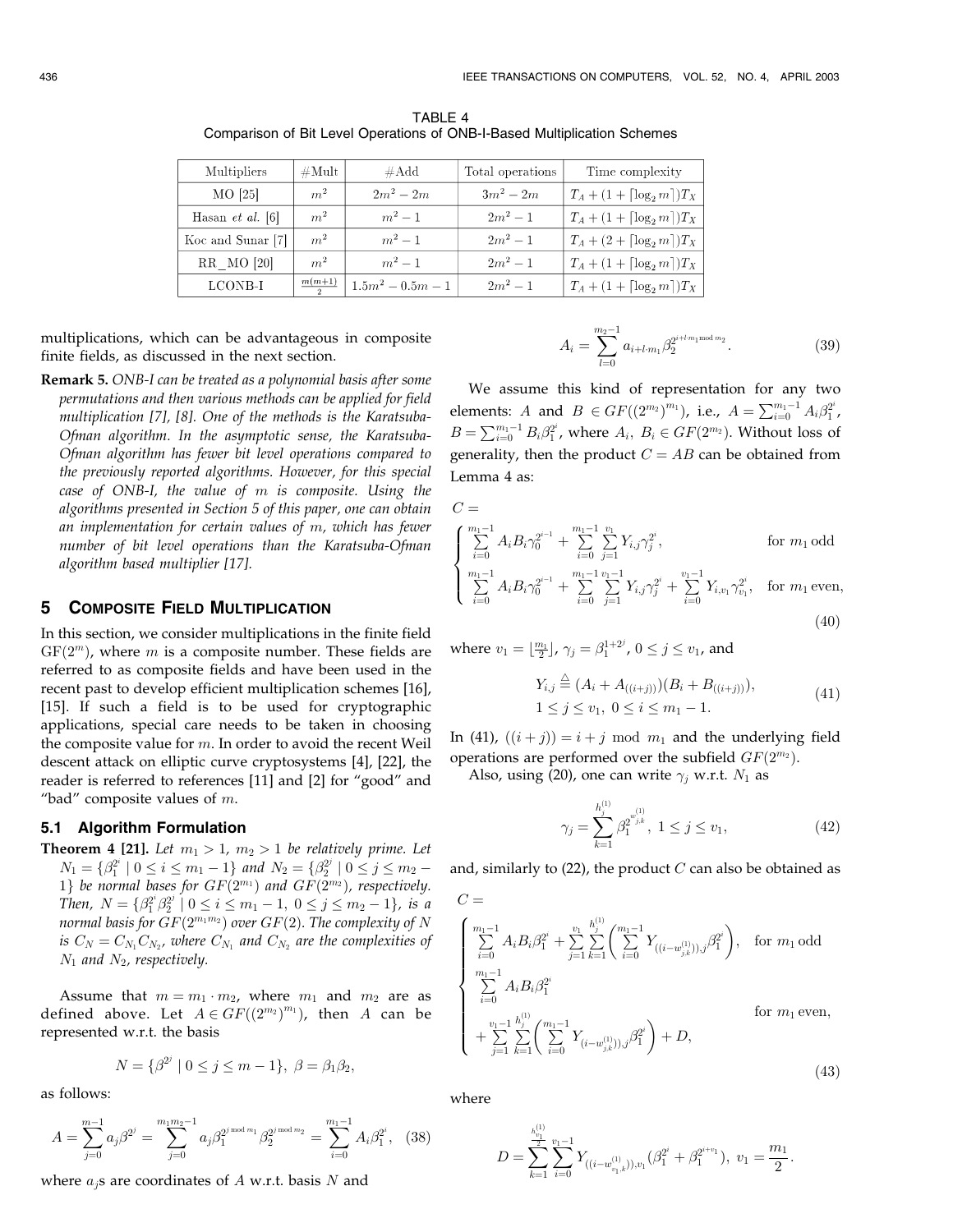Based on (43), we can state the following algorithm for multiplication in  $GF(2<sup>m</sup>)$ , where  $m = m_1 \cdot m_2$ .

Algorithm 4. (Composite Field Normal Basis Multiplication) Input:  $A, B \in GF((2^{m_2})^{m_1}), \gamma_j \in GF(2^{m_1}), 1 \leq j \leq v_1$ Output:  $C = AB$ 

- 1.  $A_i[l'] := A[i + m_1 l], B_i[l'] := B[i + m_1 l], 0 \le l \le m_2 1,$  $0 \le i \le m_1 - 1$ , where  $l' = i + m_1 l \bmod m_1$
- 2. Generate  $Y_{i,j} := (A_i + A_{((i+j))})(B_i + B_{((i+j))})$ ,  $1 \leq j < v_1, 0 \leq i \leq m_1 - 1$ , where  $Y_{i,j}, A_i, B_i \in GF(2^{m_2}).$
- 3. Initialize  $C_i := A_i B_i$ ,  $0 \le i \le m_1 1$ ,  $C := C_0 ||C_1|| \cdots ||C_{m_1-1}$
- 4. For  $j = 1$  to  $v_1 1$  {
- 5. For  $k = 1$  to  $h_j^{(1)}$  {

6. 
$$
R_i := Y_{((i-w_{j,k}^{(1)})),j'} 0 \leq i \leq m_1 - 1,
$$

$$
\widetilde{R}:=R_0||R_1||\cdots||R_{m_1-1}
$$

7. 
$$
\widetilde{C} := \widetilde{C} + \widetilde{R}
$$

- 8. }
- 9. }
- 10. If  $m_1$  is odd,
- 11.  $s := h_{v_1}^{(1)}$ ,  $t := m_1$
- 
- 12. else  $s := \frac{h_{v_1}^{(1)}}{2}$ ,  $t := \frac{m_1}{2}$ <br>13. Generate  $Y_{i,v} = (A_i + A_{((v_1+i))})(B_i + B_{((v_1+i))})$ ,  $0 \leq i \leq t-1$ ,
- 14. If  $m_1$  is even  $Y_{i+v_1,v_1} = Y_{i,v_1}$ ,  $0 \le i \le \frac{m_1}{2} 1$
- 15. For  $k = 1$  to  $s \{$
- 16.  $R_i := Y_{((i-w_{i,k}^{(1)})) , v_1}$ ,  $0 \le i \le t-1$
- 17. If  $m_1$  is even,
- 18.  $R_{i+\frac{m_1}{2}} := R_i$ ,  $0 \leq i \leq \frac{m_1}{2} 1$ ,
- 19.  $\widetilde{C} := \widetilde{C} + \widetilde{R}$ <br>19.  $\widetilde{C} := \widetilde{C} + \widetilde{R}$
- 20. }
- 21.  $C[i + m_1] := C_i[l']$ ,  $0 \le l \le m_2 1$ ,  $0 \le i \le m_1 1$ .

**Example 4.** Let  $m = 33$ ,  $m_1 = 3$ , and  $m_2 = 11$ . As per Table 3 of [13], there are ONBs for  $GF(2^3)$  and  $GF(2^{11})$ . Thus,  $N_1 =$  $\{\beta_1^{2^i} \mid 0 \le i \le 2\}$  and  $N_2 = \{\beta_2^{2^i} \mid 0 \le l \le 10\}$  are type-II optimal normal bases of  $GF(2^3)$  and  $GF(2^{11})$ , respectively. Using Theorem 4,  $N = \{ \beta^{2^j} \mid 0 \le j \le 32 \}$ , where  $\beta = \beta_1 \beta_2$ is a normal basis of  $GF(2^{33})$  over  $GF(2)$ . The complexity of *N* is  $C_N = C_{N_1}C_{N_2} = (2 \cdot 3 - 1)(2 \cdot 11 - 1) = 105$ . Any two field elements  $A, B \in GF(2^{33})$  can be written w.r.t. N as

$$
A = \sum_{j=0}^{32} a_j \beta^{2^j} = A_0 \beta_1 + A_1 \beta_1^2 + A_2 \beta_1^4
$$
  

$$
B = \sum_{j=0}^{32} b_j \beta^{2^j} = B_0 \beta_1 + B_1 \beta_1^2 + B_2 \beta_1^4,
$$

where  $A_i = \sum_{l=0}^{10} a_{i+3l} \beta_2^{2^{l'}}$ ,  $B_i = \sum_{l=0}^{10} b_{i+3l} \beta_2^{2^{l'}}$ ,  $0 \le j \le 2$ , and  $l' = i + 3l \mod 11$ . Let  $C = C_0 \beta_1 + C_1 \beta_1^2 + C_2 \beta_1^4$  be the product of  $A$  and  $B$ . Thus, using (40), we have

$$
C = A_0 B_0 \beta_1 + (A_0 + A_1)(B_0 + B_1) \beta_1^3
$$
  
+  $A_1 B_1 \beta_1^2 + (A_1 + A_2)(B_1 + B_2) \beta_1^6$   
+  $A_2 B_2 \beta_1^4 + (A_2 + A_0)(B_2 + B_0) \beta_1^{12}$ .

Using Table 2 in [9], for the type-II ONB over  $GF(2^3)$ , we have  $\beta_1^3 = \beta_1 + \beta_1^2$ . Thus,

$$
C = ((A_0B_0 + (A_0 + A_1)(B_0 + B_1) + (A_2 + A_0)(B_2 + B_0))\beta_1
$$
  
+ 
$$
((A_1B_1 + (A_1 + A_2)(B_1 + B_2) + (A_0 + A_1)(B_0 + B_1))\beta_1^2
$$
  
+ 
$$
((A_2B_2 + (A_2 + A_0)(B_2 + B_0) + (A_1 + A_2)(B_1 + B_2))\beta_1^4.
$$
  
(44)

From (44), we see that six multiplications and 12 additions over subfield  $GF(2^{m_2})$  are needed to generate  $C_0$ ,  $C_1$ , and  $C_2$ . Thus, the total numbers of bit level multiplications and additions are 396 and 1,452, respectively.

# 5.2 Complexity and Comparison

In Algorithm 4,  $\tilde{C}$  in line 3 is obtained by concatenating  $C_i$ s.  $R$  in line 6 is obtained in a similar way. The total number of operations of the composite field NB (CFNB) multiplication algorithm consists of two parts: multiplications and additions over the subfield  $GF(2^{m_2})$ . Using Theorem 2, the numbers of multiplications and additions over  $GF(2^{m_2})$  are  $\frac{m_1(m_1+1)}{2}$  and  $\frac{m_1}{2}(C_{N_1}+2m_1-3),^3$  respectively. Each  $GF(2^{m_2})$  addition can be performed by  $m_2$  bit level (i.e., GF(2)) additions. If we use Algorithm 1 for subfield operations, then, at the bit level, each  $GF(2^{m_2})$  multiplication requires  $\frac{m_2(m_2+1)}{2}$  multiplications and  $\frac{m_2}{2}(C_{N_2} +$  $2m<sub>2</sub> - 3$ ) additions. Thus, the total numbers of bit level operations are as follows:

$$
\# \text{Mult}_{\text{CFNB}} = \frac{m(m_1 + 1)(m_2 + 1)}{4},\tag{45}
$$

and

$$
#Add_{CFNB} = \frac{m_1}{2} (C_{N_1} + 2m_1 - 3) \cdot m_2
$$

$$
+ \frac{m_1(m_1 + 1)}{2} \cdot \frac{m_2}{2} (C_{N_2} + 2m_2 - 3)
$$

$$
= \frac{m}{2} \left[ C_{N_1} + 2m_1 - 3 + \frac{m_1 + 1}{2} (C_{N_2} + 2m_2 - 3) \right].
$$
(46)

Thus, for a given m, we can use  $m_1 < m_2$  to reduce the number of addition operations given in (46). Additionally, if  $m_2 + 1$  is prime and 2 is primitive modulo  $m_2 + 1$ , then there exists an ONB-I over  $GF(2^{m_2})$  and Algorithm 3 can be used for  $GF(2^{m_2})$  multiplication. Thus, using (37), the number of additions as given in (46) can be reduced to  $\frac{m_1}{2}(C_{N_1}+2m_1-3)m_2+\frac{m_1(m_1+1)}{2}(1.5m_2^2-0.5m_2-1).$ 

In order to obtain the time complexity of the composite field NB multiplication of  $GF((2^{m_2})^{m_1})$  over  $GF(2^{m_2})$  in bitparallel implementation, one can easily replace the time delay of AND gate with the time delay of subfield multiplication of  $GF(2^{m_2})$  over GF(2) into (28). Thus, the time delay of the CFNB multiplier is  $T_A + (\lceil \log_2 C_{N_1} \rceil + \lceil \log_2 C_{N_2} \rceil) T_X$ .

Table 5 compares bit level operations for multiplication over  $GF(2^{33})$  for a number of algorithms. Rows 2, 3, and 4,

<sup>3.</sup> For the sake of simplicity, we have not used the symmetrical property for m even.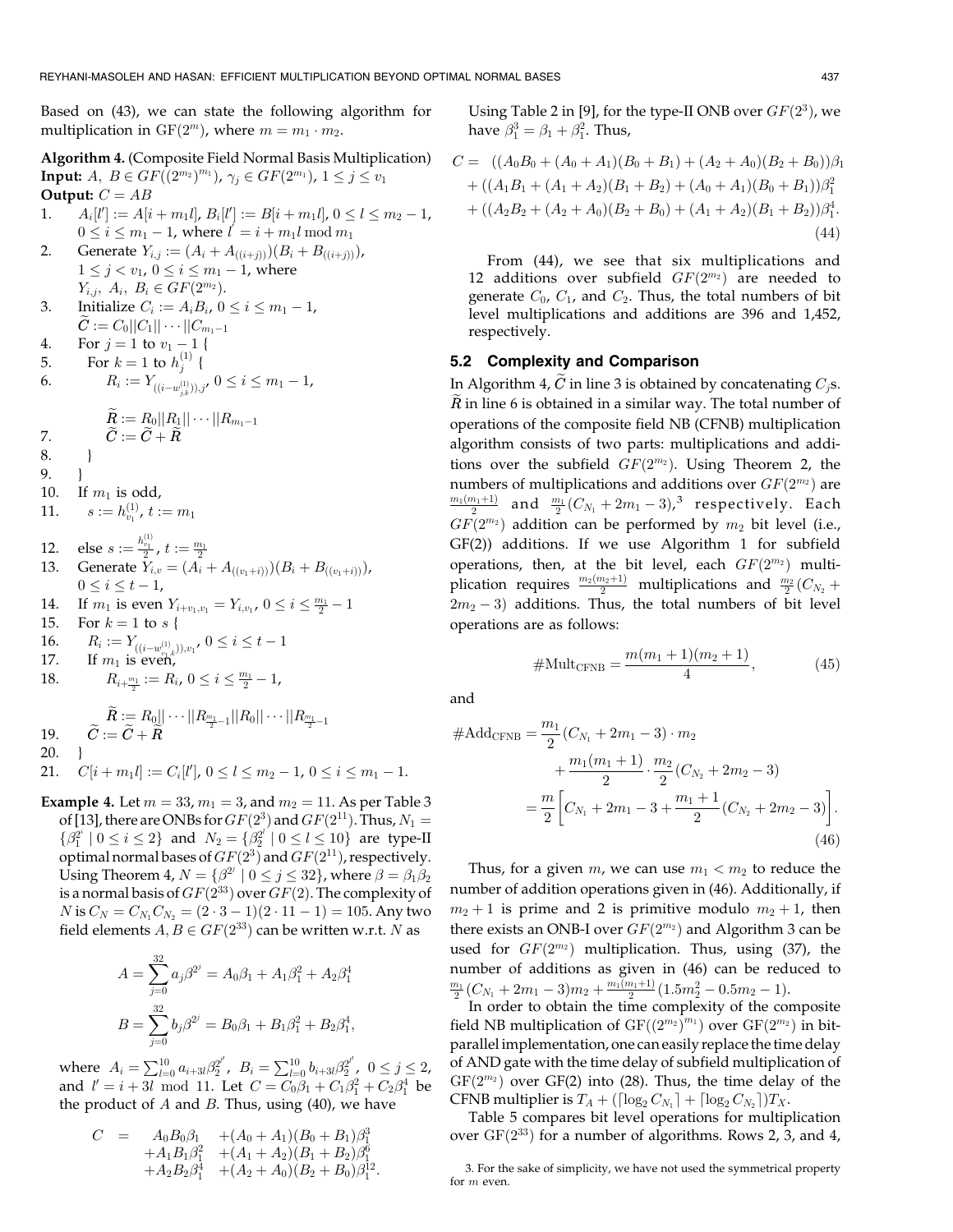TABLE 5 Comparison of Operations for Normal Basis Multipliers over  $GF(2^{33})$ 

| Multipliers | $C_N$   | $\#\mathrm{Mult}$ | $\#Add$ | Total bit operations |
|-------------|---------|-------------------|---------|----------------------|
| MO [25]     | 65      | 1089              | 2112    | 3201                 |
| RR MO [20]  | 65      | 1089              | 1584    | 2673                 |
| LCNB        | 65      | 561               | 2112    | 2673                 |
| MO [25]     | 105     | 1089              | 3432    | 4521                 |
| RR MO [20]  | 105     | 1089              | 2244    | 3333                 |
| LCNB        | 105     | 561               | 2772    | 3333                 |
| <b>CFNB</b> | $105\,$ | 396               | 1452    | 1848                 |

where  $C_N = 65$ , use ONB-II which exists for  $GF(2^{33})$  over GF(2). On the other hand, rows 5, 6, and 7, where  $C_N = C_{N_1} \cdot C_{N_2} = 105$ , use the two ONB-IIs which exist for the subfields  $GF(2^3)$  and  $GF(2^{11})$  as discussed in the above example. This comparison shows that the proposed CFNB multiplier has the least number of bit level operations. More interestingly, for composite values of  $m$ , the well-known optimal normal bases  $GF(2<sup>m</sup>)$  over  $GF(2)$  do not seem to be the best choice when one considers bit level operations, which in turn determines the space complexity for hardware implementation of a normal basis multiplier.

In [15], two normal basis multipliers in the composite field  $GF((2^{m_2})^{m_1})$  over  $GF(2^{m_2})$  are proposed. The structures are only applicable to special cases of  $m = m_1 m_2$ ,  $gcd(m_1, m_2) = 1$ , where there exists an ONB-I for the subfield and ONB-II for the extension field or vice versa. In both structures, the number of subfield multiplications required is  $m_1^2$ , which is about twice of what has been proposed here, i.e.,  $\frac{m_1(m_1+1)}{2}$ .

We wind up this section by stating the following theorem which gives the bit level operations for normal basis multiplication over generalized composite fields.

**Theorem 5.** Let  $m = \prod_{i=1}^{n} m_i$ ,  $1 < m_1 < m_2 < \cdots < m_n$ , where  $gcd(m_i, m_j) = 1$ ,  $i \neq j$ . Then, for a normal basis multiplication over the composite field  $GF(2<sup>m</sup>)$ , the numbers of bit level multiplications and additions are

#MultCFNB <sup>¼</sup> <sup>m</sup> 2n Y<sup>n</sup> i¼1 ðmi þ 1Þ ð47Þ

and

$$
\frac{m}{2}\left(C_{N_1}+2m_1-3+\sum_{j=1}^{n-1}\frac{C_{N_{j+1}}+2m_{j+1}-3}{2^j}\prod_{i=1}^j(m_i+1)\right),\tag{48}
$$

respectively.

 $\#Add_{CFND} =$ 

# 6 CONCLUDING REMARKS

In this article, efficient algorithms for normal basis multiplication over  $GF(2<sup>m</sup>)$  have been proposed. These algorithms are suitable for implementation of cryptographic functions both in hardware and software. It has been shown

that, when  $m$  is composite, the proposed CFNB algorithm requires significantly fewer numbers of bit level operations compared to other similar algorithms available in the open literature. More interestingly, it has been shown that, for composite values of  $m$ , the well-known optimal normal bases  $GF(2<sup>m</sup>)$  over  $GF(2)$  do not seem to be the best choice when one considers bit level operations, which in turn determines the space complexity for hardware implementation of a normal basis multiplier.

There are a number of possibilities for construction of the composite field NB multipliers in hardware implementation. These depend on which architecture is chosen for subfield implementation. Investigation is being carried out to obtain the best composite field multiplier such that the complexities of the multiplier architecture is minimum for any given composite  $m \in [160, 600]$ .

# ACKNOWLEDGMENTS

The authors would like to thank the anonymous reviewers for their comments. The authors would also like to thank Z. Zhang for his help with implementing the algorithms and getting their timing results. The work was supported in part by an NSERC Research grant to M.A. Hasan. A preliminary version of this article was presented at the First International Conference in Cryptology in India, Calcutta, India, December 2000 [18].

#### **REFERENCES**

- [1] G.B. Agnew, R.C. Mullin, I.M. Onyszchuk, and S.A. Vanstone, "An Implementation for a Fast Public-Key Cryptosystem," J. Cryptology, vol. 3, pp. 63-79, 1991.
- M. Ciet, J.-J. Quisquater, and F. Sica, "A Secure Family of Composite Finite Fields Suitable for Fast Implementation of Elliptic Curve Cryptography," Proc. Indocrypt 2001, pp. 108-116, Dec. 2001.
- [3] M. Elia and M. Leone, "On the Inherent Space Complexity of Fast Parallel Multipliers for  $GF(2<sup>m</sup>)$ ," IEEE Trans. Computers, vol. 51, no. 3, pp. 346-351, Mar. 2002.
- [4] S.D. Galbraith and N. Smart, "A Cryptographic Application of Weil Descent," Proc. Seventh IMA Conf. Cryptography and Coding, pp. 191-200, 1999.
- [5] S. Gao and H.W. Lenstra Jr., "Optimal Normal Bases," Designs, Codes, and Cryptography, vol. 2, pp. 315-323, 1992.
- [6] M.A. Hasan, M.Z. Wang, and V.K. Bhargava, "A Modified Massey-Omura Parallel Multiplier for a Class of Finite Fields," IEEE Trans. Computers, vol. 42, no. 10, pp. 1278-1280, Oct. 1993.
- [7] C.K. Koc and B. Sunar, "Low-Complexity Bit-Parallel Canonical and Normal Basis Multipliers for a Class of Finite Fields," IEEE Trans. Computers, vol. 47, no. 3, pp. 353-356, Mar. 1998.
- [8] M. Leone, "A New Low Complexity Parallel Multiplier for a Class of Finite Fields," Proc. Cryptographic Hardware and Embedded Systems (CHES 2001), pp. 160-170, 2001.
- [9] C.-C. Lu, "A Search of Minimal Key Functions for Normal Basis Multipliers," IEEE Trans. Computers, vol. 46, no. 5, pp. 588-592, May 1997.
- [10] J.L. Massey and J.K. Omura, "Computational Method and Apparatus for Finite Field Arithmetic," US Patent No. 4,587,627, 1986.
- [11] M. Maurer, A. Menezes, and E. Teske, "Analysis of the GHS Weil Descent Attack on the ECDLP over Characteristic Two Finite Fields of Composite Degree," Proc. Indocrypt 2001, pp. 195-213, Dec. 2001.
- [12] A.J. Menezes, I.F. Blake, X. Gao, R.C. Mullin, S.A. Vanstone, and T. Yaghoobian, Applications of Finite Fields. Kluwer Academic, 1993.
- R.C. Mullin, I.M. Onyszchuk, S.A. Vanstone, and R.M. Wilson, "Optimal Normal Bases in  $GF(p^n)$ ," Discrete Applied Math., vol. 22, pp. 149-161, 1988/89.